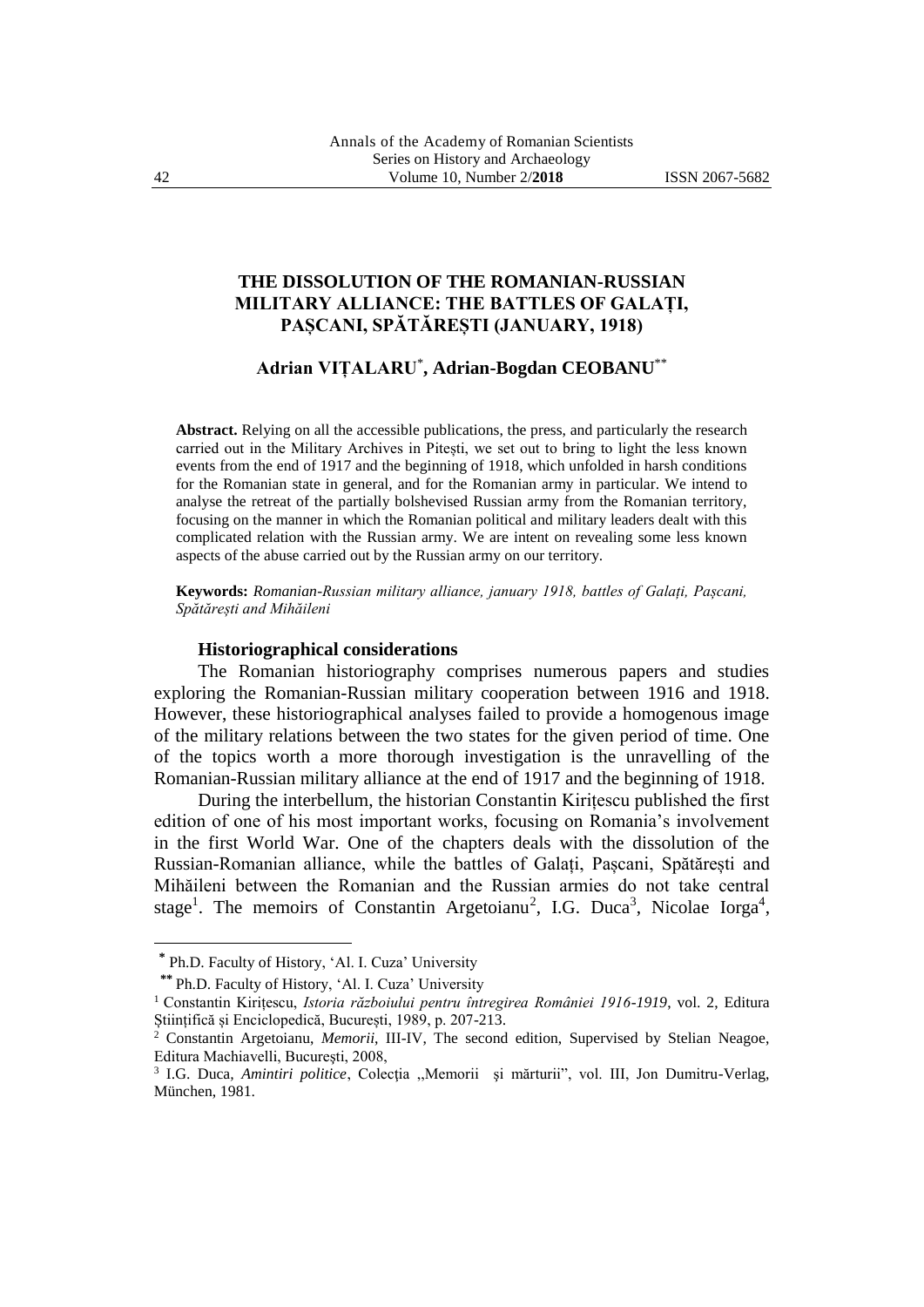published after Kirițescu's work complete and emphasize the already known information. During the communist regime, the topic was avoided and rarely referenced by historians. Over the last two decades, the works of Ion M. Oprea<sup>5</sup>, Glenn Torey<sup>6</sup>, Constantin I. Stan<sup>7</sup> have shed more light on the events unfolding at the end of 1917 and the beginning of 1918. Over the last years, several studies<sup>8</sup>, autobiographical works<sup>9</sup> and books<sup>10</sup> have been published to commemorate  $100$ years since the first World War started and since Romania entered the first global conflagration, each one contributing to a more complete image of the events discussed in this article.

Relying on all the accessible publications, the press, and particularly the research carried out in the Military Archives in Pitești, we set out to bring to light the less known events from the end of 1917 and the beginning of 1918, which unfolded in harsh conditions for the Romanian state in general, and for the Romanian army in particular. We intend to analyse the retreat of the partially bolshevised Russian army from the Romanian territory, focusing on the manner in which the Romanian political and military leaders dealt with this complicated relation with the Russian army. We are intent on revealing some less known aspects of the abuse carried out by the Russian army on our territory. Within this framework, the Romanian Prime-Minister, Ion I. C. Brătianu, wrote on the situation of the Russian soldiers: "The Russian armies have become gangs without leaders, slowly poisoned by anarchy, incapable of holding the frontline and incapable of organising the demobilisation for the retreat, which in the absence of any provisions is in itself a devastating  $act$ <sup>11</sup>. The current article aims in particular to sudy a few military confrontations between the two former allies.

 $\overline{a}$ 

<sup>4</sup> N. Iorga, *Memorii. Însemnări zilnice (maiu 1917-mart 1920). Războiul naţional. Lupta pentru o nouă viaţă politică,* vol. I, Editura ,,Naţională" S. Ciornei.

<sup>5</sup> Ion M. Oprea, *România și Imperiul Rus*, vol. I, *1900-1924*, București, Editura Albatros, 1998.

<sup>6</sup> Glenn Torey, *Armata revoluționară rusă și România 1917*, translated from English by Dana Constantin, Adrian Pandea, București, Editura Militară, 2005.

<sup>7</sup> Constantin I. Stan, *Aliați și adversari. Relațiile româno-ruse 1916-1920*, Editura Paideia, București, 2006.

<sup>8</sup> For example, this article by Dinu Poștarencu is very interesting for our study: *Incidentul de la Leova din decembrie 1917*, in the volume *100 de ani de la deschiderea Frontului Românesc în Primul Război Mondial (1916–2016)*, coord. Gh. Vartic, Editura Militară, București, 2017.

<sup>9</sup> Maria, Regina României, *Jurnal de război. 1917-1918*, Supervised by Lucian Boia, Editura Humanitas, Bucureşti, 2015

<sup>10</sup> Ion Agrigoroaiei, *Opinie publică şi stare de spirit în vremea Războiului de Întregire şi a Marii Uniri*, The second revised edition, Editura Fundaţiei Academice AXIS, Iaşi, 2016.

<sup>11</sup> *Apud* Petrică Coman, Mariana Păvăloiu, *Marinarii în apărarea Galațiului – 1918*, in "Marina Română", number 8 (130), 2008, p. 54.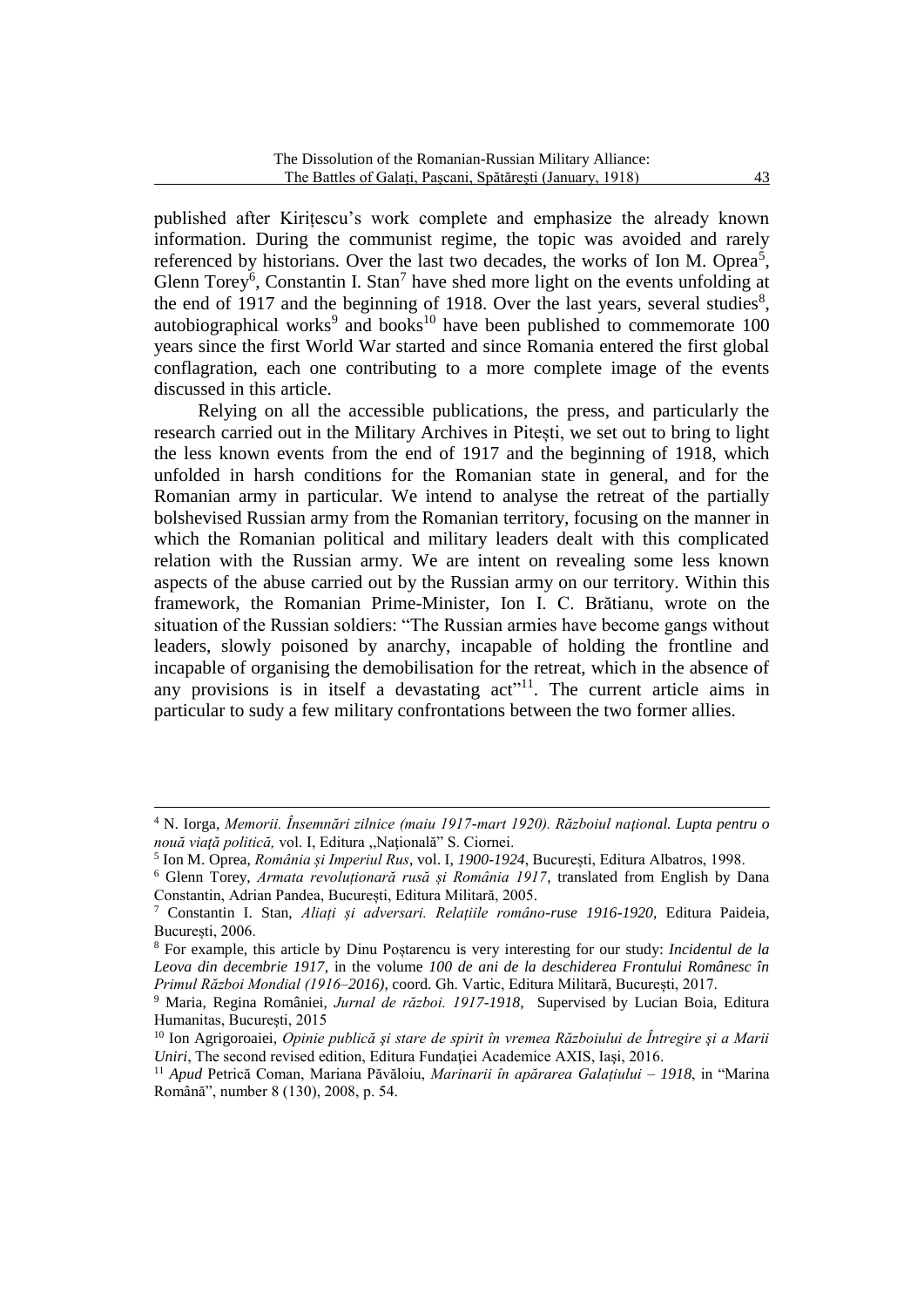### **Introductory notes**

At the beginning of 1917, Romania and Russia were members of the same alliance, the Russian army counting over 1 million soldiers and officers on the Romanian territory. The Romanian government, along with the military authorities, had been relocated to Iași, in an attempt to reorganize the army with the support of the French Military Mission. In Russia, the revolution of February 1917 resulted, among other things, in the abdication of Tsar Nicholas II. After being deposed, the new authorities from Petrograd maintained the state of war, but the fighting capacity on the front was diminished considerably. Gradually, the soviets, emerging as expressions of the revolution, had an increasing influence on the soldiers, who started to act unruly, even to riot, including on the Romanian territory. The first incidents between the Russian soldiers and the Romanian authorities occurred as early as the months of May-June, 1917, in different towns. The information coming from different parts of Moldavia capture the building tension within the Russian army. For example, at the end of May, 1917, a violent brawl erupted between 9 Russian soldiers and 3 Bessarabians in Târgu Ocna, which was most likely caused by the "national issue"<sup>12</sup>. The information arriving from Dorohoi, one month later, on June, 20th, was troubling for the Romanian authorities. It was rumoured that the Russian soldiers were planning to use firearms and embark on a trail of devastation throughout the city<sup>13</sup>; and at the beginning of July, according to the reports coming form the informers of the General Directorate of Security, the Russian soldiers, especially the ones from the 17th Railways Regiment, wreaked terror and anarchy in Piatra Neamț<sup>14</sup>. A few days later, the Russian soldiers requisitioned the printing house and issued proclamations addressed to the Romanian people, urging them to change their government<sup>15</sup>. In October 1917, the Russian troops leaving the garrison of Piatra Neamț were difficult to control and caused serious damage to the town and its inhabitants<sup>16</sup>. These unruly acts were harshly sanctioned. For example, the 5th and 6th Regiments of the 40th Corps stationed in Târgu Ocna rebelled against the order to go into battle. The consequence? The 5th Regiment was destroyed by the other regiments from the same corps and its name was permanently deleted from the Russian Army annals<sup>17</sup>.

The battles of Mărăști, Mărășești, Oituz in the summer of 1917 marked the end of cooperation between the Romanian and the Russian army during the First World War. In the autumn of 1917, the events in Russia unfolded at a fast pace.

<sup>&</sup>lt;sup>12</sup> The National Archive of the Republic of Moldavia, fund 691, opis 3, file 995, sheet 12.

<sup>13</sup> *Ibidem*, sheet 40-47.

<sup>14</sup> *Ibidem*, sheet 81.

<sup>15</sup> *Ibidem*, sheet 97.

<sup>16</sup> Mihai Șurubaru, *Aspecte ale istoriei orașului Piatra Neamț în anii Primului Război Mondial (1914-1919)*, Piatra Neamț, Editura "Cetatea Domnească", 2010, p. 81-82.

<sup>&</sup>lt;sup>17</sup> The National Archive of the Republic of Moldova, fund 691, opis 3, file 999, sheet 62.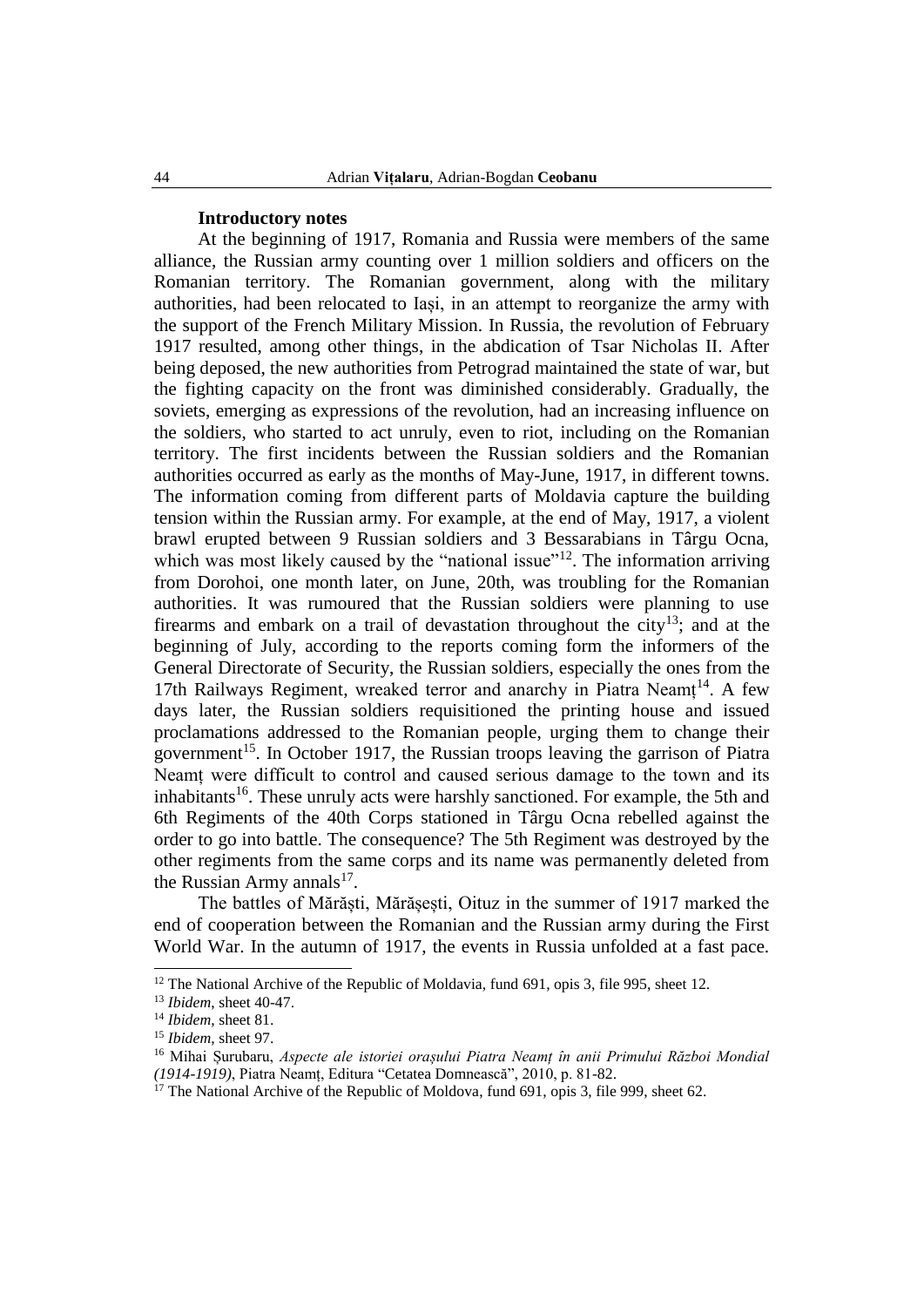On 25th October / 7th November the coup d'état occurred, followed a month later by the truce that was signed with the Central powers in Brest-Litovsk (22nd November / 5th December 1917). A few days later, the Romanian government signed the truce of Focsani.

At the end of 1917 and the beginning of the follwing year, as a result of the extensive bolshevisation among the Russian troops stationed in Moldova, several incidents occurred between the Romanian and the bolshevised Russian troops. The first ones took place at the beginning of December: in Tecuci, a Russian army corps rioted; in Bucecea, the Russian units set the town on fire; in Leova, the subsistence warehouse was set on fire and around Iași, the Bolsheviks gathered near the Socola train station and pointed their cannons towards the city, threatening to bomb it<sup>18</sup>.

The lines written by Nicolae Iorga on the 6th December are illustrative of what was happening: "The Russians destroyed everything on their way. All the cantons along the way are shattered. Entire villages are deserted (…) on the roads, the Russians attack even automobiles, but whoever is more courageous can still beat them to a pulp"<sup>19</sup>. Queen Mary confessed that, by mid December, the main conversational topic was the disarmament of the Bolsheviks. Initially, everything unfolded peacefully, even though a certain state of concern was apparent: "we have to be prepared at any time for a dangerous reaction on their part<sup> $20$ </sup>, while the information coming from the territory was more and more worrying. An informative note dating from 11th December reported that the Russian soldiers, "having nothing else to do" caused a lot of damage in the county of Dorohoi, pillaging the population: "they have now turned against the Romanian government and it is rumoured that they are planning to set the town of Dorohoi on fire"<sup>21</sup>. According to the American historian Glenn Torrey, at that moment "the anarchic Russian troops had become a bigger menace than the enemy"<sup>22</sup>. At the beginning of December, the situation of the Russian army on the Romanian territory was discussed during the meetings of the Council of Ministers. The Romanian army generals attended some of these meetings, and they had contradictory opinions related to this issue. Following the events of the tragic night of 8th-9th / 21st-22nd December,  $1917^{23}$ , it was obvious that a more

<sup>&</sup>lt;sup>18</sup> I.G. Duca, *Memorii*, volume IV. The war, part II (1916-1917), edition and index by Stelian Neagoe, Editura Machiavelli, București, 1994, p. 38-39.

<sup>19</sup> Nicolae Iorga, *op. cit*.*,* p. 195.

<sup>20</sup> Maria, Regina României, *Jurnal de război…,*p. 312 (record from 10th/23rd December, 1917).

 $21$  The Central National Historical Archives (from now on ANIC), Fund: The Archive of CC of the Romanian Communist Party, Collection no. 50, file 3962, sheet 56-57.

<sup>22</sup> Glenn Torrey, *România în Primul Război Mondial,* translated from English by Dan Criste, Meteor Publishing, București, 2014, p. 286.

<sup>23</sup> For further information on this event, see Ion I. Solcanu, *Un episod dramatic din 8-9 decembrie 1917: încercarea de asasinare a generalului Şcerbacev de către emisarii lui Lenin şi soldaţii ruşi*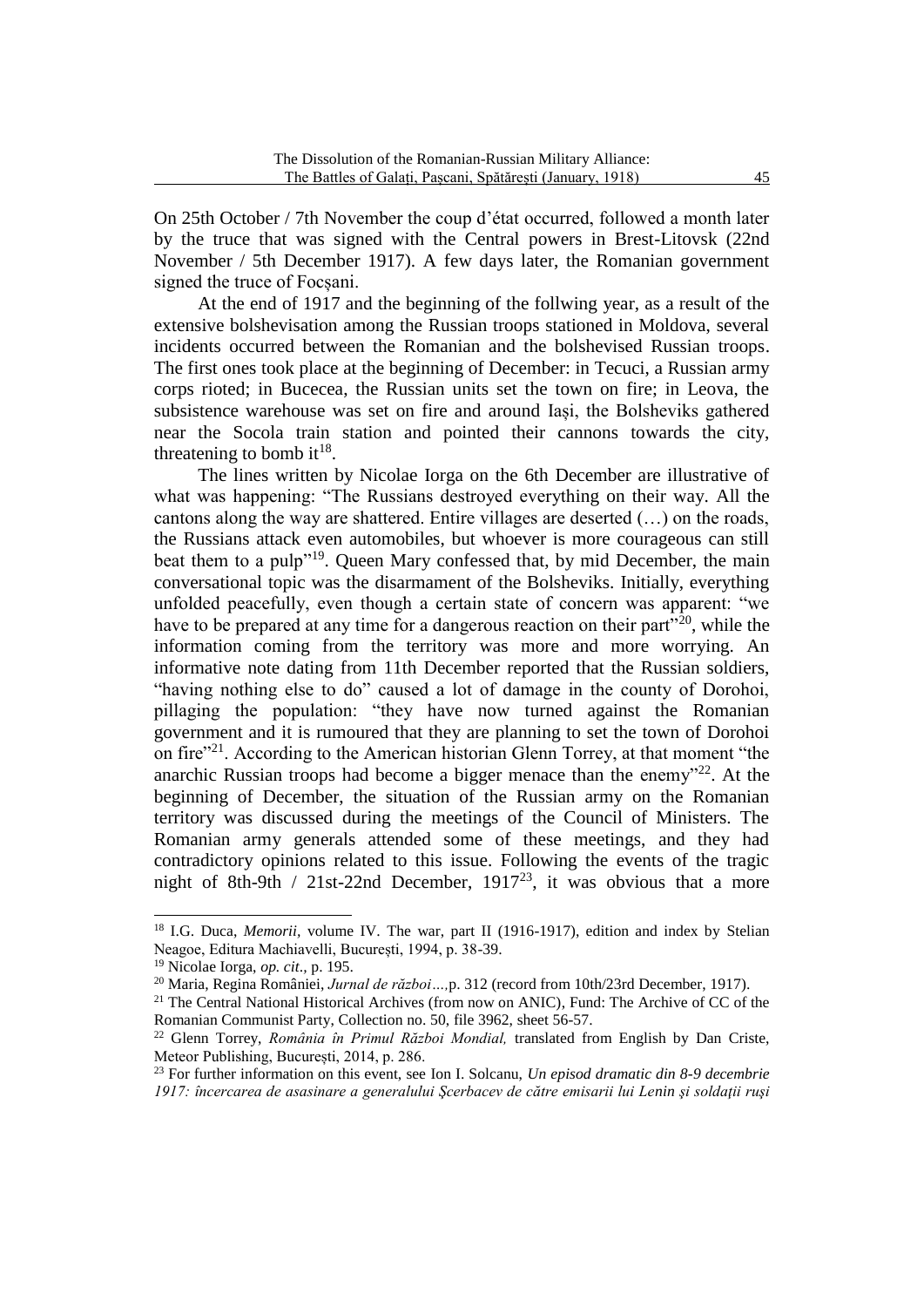energetic action was required to deal with the bolshevised troops: "the success of the Socola expedition encouraged the government and the Supreme Headquarters to change their attitude towards the Russian troops, which joyfully spread the seed of anarchy both on the front and behind the frontline"<sup>24</sup>.

Against the backdrop of the events unfolding in Iași, Ion I.C. Brătianu, the Romanian Prime-Minister, kept the plenipotentiary ministers dispatched in London, Paris and Petrograd updated with the delicate situation the Romanian authotities found themselves in. He demanded that the three diplomats inform the Allied governments about the events taking place in Romania and suggested that the Romanian treasure, which was located in Russia, be guaranteed by the allies<sup>25</sup>. Brătianu noted that the bolshevised troops "got organised is such a manner as if they were about to start a revolution" in Romania and as a result it was almost impossible to avoid a conflict with them<sup>26</sup>. Within this framework, the clashes between the Romanian and the bolshevised Russian troops multiplied. In Roman, on the night of 10th to 11th, the 5th Mountain Infantry Regiment, following the order given by the commander of the town garrison, helped make a "surprise arrest of the marxists", who were planning the attempted murder of General Nekrasov, commander of the 4th Russian  $Army^{27}$ . At the end of the month of December, several incidents occurred between the two armies: on 13th/26th December, the Bolshevik committee of the 9th Army was arrested in Botoșani<sup>28</sup>, and on 14th / 27th December in Moinești, Bacău county, the 194th Russian Regiment was ordered to give up their guns. Their refusal to do so resulted in clashes that led to the arrest of some Russian soldiers<sup>29</sup>. On 13th / 26th December, in Baisa, near Botoșani, the 34th Regiment Constanța contributed to the disarmament of a Russian unit that was stationed in Vlădeni. Several soldiers from the regiment were wounded in this incident. In the Regiment's operation diary, under the aforementioned date, the following was recorded: "Departure for Baisa to disarm a Russian unit stationed in Vlădeni. At 8 a.m. the village is surrounded, followed by summonings and discussions that have no result until 4p.m. when one of our artillery batteries is ordered into action. At 5 p.m. the

<sup>25</sup> The Ministry of Foreign Affairs Archive, fund 71/1914, E2, part II vol. 50, sheet 16 r/v.

**.** 

*bolşevizaţi din gara Socola-Iaşi* in "Analele Ştiinţifice ale Universităţii Alexandru Ioan Cuza din Iaşi (Serie Nouă) Istorie", Iaşi**,** tome LIX, 2017, p. 445-456.

<sup>24</sup> Constantin Argetoianu, *Pentru cei de mâine. Amintiri din vremea celor de ieri*,volume IV, part V (1917-1918), edition and index adnoted by Stelian Neagoe, Humanitas, București, 1993, p. 67.

<sup>26</sup> *Ibidem*.

<sup>27</sup> Valeriu Giuran, *Momente din istoria Batalionului și al regimentului 5 Vânători (1896-1941)*, Editura Mirton, Timișoara, 2010, p. 133.

<sup>28</sup> General Henri Berthelot, *Jurnal și Corespondență 1916-1919*, second edition, translated from French by Oltița Cîntec, edition, introductory study and index by Gheorghe I. Florescu, Presa Universitară Clujeană, 2000, p. 248.

<sup>29</sup> Glenn E. Torrey, *Armata revoluționară rusă…*, p. 93-94.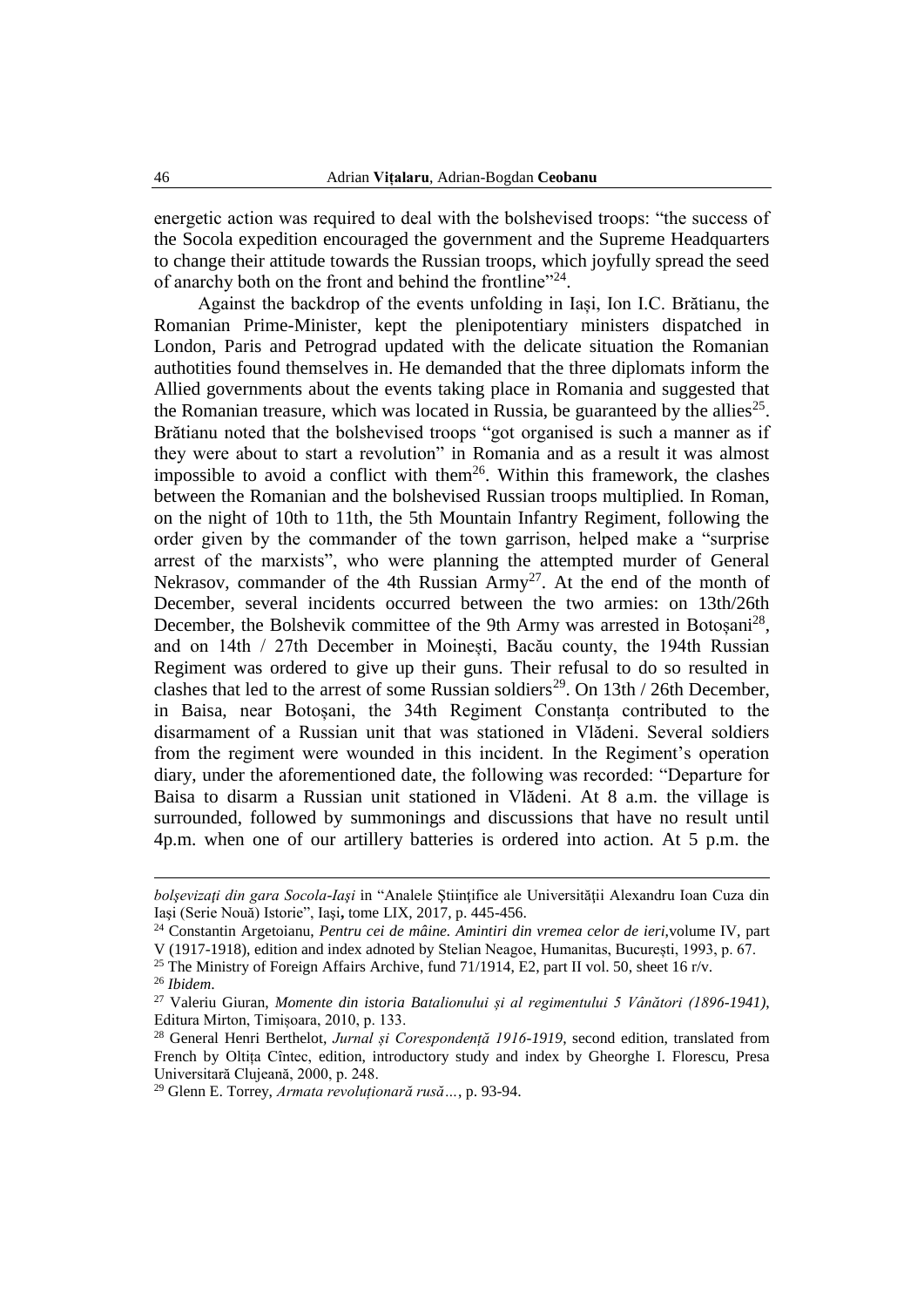Russians surrender. Two men from the regiment are wounded during this action. The disarmament of the Russians continues until late in the evening. At night, we set up camp in Vlădeni. Today starts the intensive disarmament of the Russian troops, that in the wake of the truce and of the revolutionary movements were leaving the front, plundering and pillaging on their way. General Poetaș Stan was the commander of the troops entrusted with the disarmament of the Russians, with their headquartes in the train station of Botoșani<sup>130</sup>. It was nevertheless hoped that they would be able to disarm the Russian soldiers "without any difficulty" all over Moldavia<sup>31</sup>. In reality, things were completely different.

The incident that occurred in Leova, at the end of December, 1917, fuelled the protest of the People's Commissary for foreign affairs, Leon Davidovici Troțki, which he submitted to the chief of the Romanian legation in Petrograd. What is worth mentioning though, is the response offered by the Romanian legation, stating the official position of the Romanian authorities regarding the situatian of the Russian troops on the Romanian territory. The Note submitted to the People's Commissary for foreign affairs pointed out that: "Apart from this, the Romanian government is aware of the fact that entire (Russian) divisions leave the front without waiting for the demobilisation order, unfamiliar with the roads or the billets, without provisions and unfortunately lacking clear organization for the distribution of supplies along the way and resort to pillaging and plundering the neighbouring villages, even setting them on fire, thus provoking clashes with the army; and the Romanian population is defenseless in front of these acts. In order to prevent a real catastrophe, the Romanian government was forced to intervene, stopping the disorganised demobilisation and taking measures to ensure that even the interests of the Russian army are served"32.

The Romanian army sought to prevent and avoid contact with the unruly Russian troops. However, against the backdrop of an increase in the number of robberies and conflicts caused by the former allies, the Supreme Headquarters imposed a series of measures at the beginning of December 1917. The Circular of 2nd December stipulated the following: "In the future, all future movements of the troops on the Romanian Railway would require previous authorization from the Supreme Headquarters. Any individual, detachment or unit that would occupy trains without authorization, and use violence and threats to change their destination or timetable was to be sanctioned on the spot and brought back to

<sup>&</sup>lt;sup>30</sup> The Centre for the Study and Storage of Historical Archives Pitesti (from now on CSPMI-Pitești), Fund Collection 1, Historical Files and Operation Journals of the Royal Army, file 3647 (34th Regiment Constanța Operation Journal, 15th August 1916- 5th May 1918. Chapter The second Restoration), sheet 36.

<sup>31</sup> I.G. Duca, Memorii, vol. IV., p. 53-54.

<sup>32</sup> *Relații româno-sovietice. Documente*, vol. I, 1917-1934, București, Editura Enciclopedică, 1999, p. 8.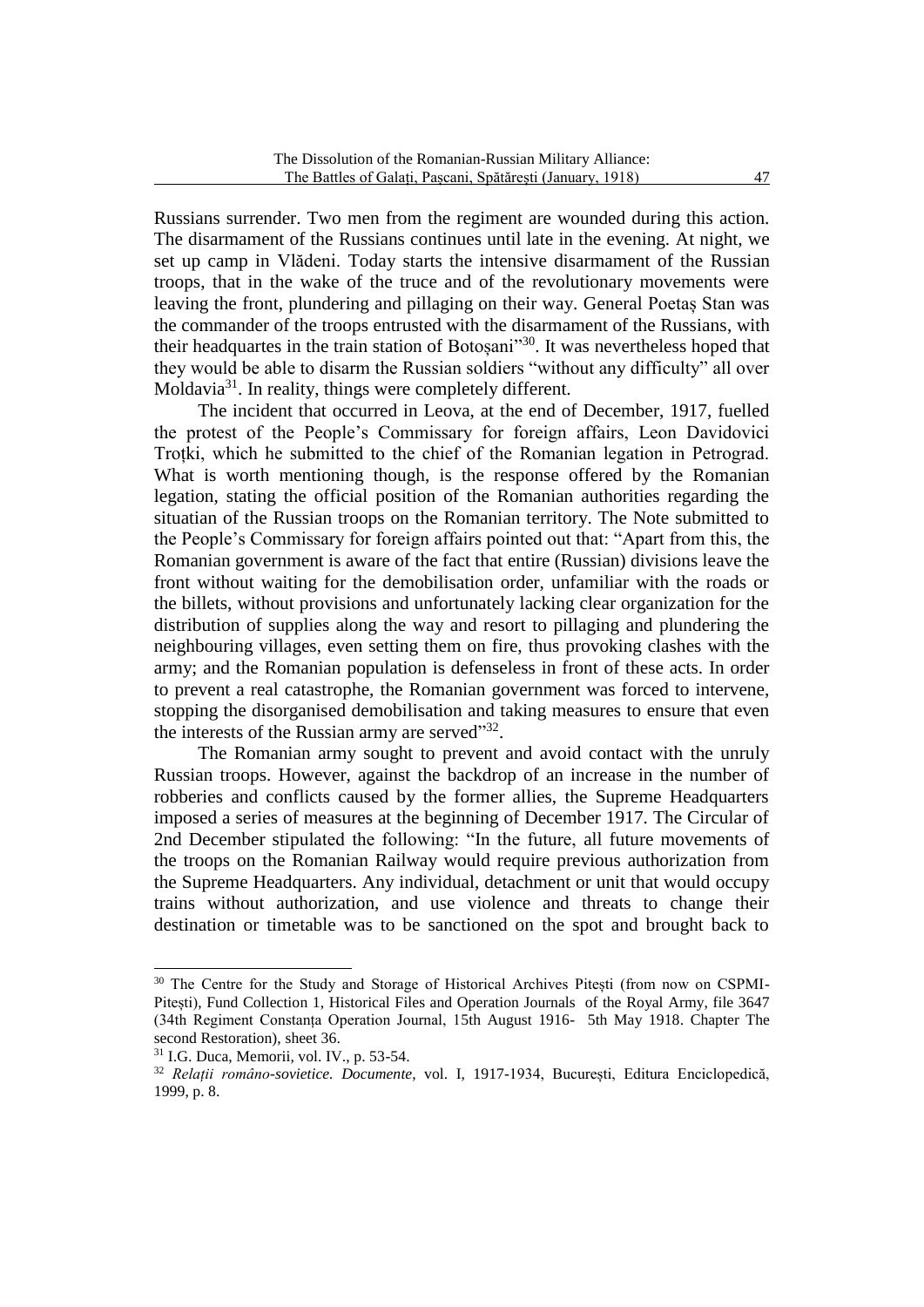order through the use of firearms<sup>33</sup>. It was also forbidden for the troops to pass through Iași<sup>34</sup> or to set camp in the area Cristești-Mogoșești-Voinești<sup>35</sup>.

In this context, the Romanians concentrated numerous troops along the main transport line going through Iași towards Russia, thus trying to protect the Romanian "war capital" and to prevent a chaotic retreat of the Russian troops. For this reason, the Russians willing to leave the front headed for the northern and southern parts of Moldavia, which provided more accessible routes to the former Russian Empire territory. On the other hand, at the beginning of January, the orders dispatched by the Bolshevik Military Revolutionary Committee (MRC) from the Romanian front were clear: retreat, even through armed force. This had a huge impact on the Russian soldiers, who wanted to leave the front armed and in formation<sup>36</sup>; however, the impression they left on their departure upset the deafening peace and quiet of the Romanian villages. This is what Marcel Fontaine, member of the French Military Mission wrote in his war diary on 12th / 24th January, 1918, while travelling from Iași to Vaslui: "Yesterday and the day before, on several occasions, the silence was broken all of a sudden, and from the house one could hear the bustle and the screams: "The Russians", "The Russians". And suddenly, as if an ant hill was stirred, the peasants, men, women and children alike, scurried out to gather the livestock from their yards and the streets. They were in a frenzy to catch them and lock them. [….]. Meanwhile, from my observatory, I could see the long, winding snake of the Russian convoy retreating to Bessarabia. And I told myself that this was a sight that had been going on for ages, now and again, in this twice unfortunate country; for being wealthy and also for being on the path of great invasions. The fear of Russians, of their lawlessness, plunders and crimes seems to be one of the most deeply seeded sentiments in the Romanian peasants. And rightly so, unfortunately!"37.

All these incidents, including at the beginning of 1918, gave the Romanian army the feeling that the measures taken against the Russian army were not powerful enough. For example, on 12th January, the following could be read in the operation journal of the 8th Infantry Brigade: "we could notice on several occasions when we were asked to intervene against the Russians that our troops are somewhat cautious and even shy; we want to signal this damaging attitude and call for more energy, manliness and high fighting spirit"<sup>38</sup>.

<sup>&</sup>lt;sup>33</sup> CSPMI-Pitești, Fund 2266, 4th Infantry Division, file 137/1917, sheet 32.

<sup>&</sup>lt;sup>34</sup> However, The Romanians granted right of passage through Iasi for the Russian supplies trains, which were accompanied by an armed guard. (*Ibidem,* f. 62)

<sup>35</sup> *Ibidem*, f. 32.

<sup>36</sup> Glenn E. Torrey, *Armata revoluționară rusă…*, p. 98-99.

<sup>37</sup> Marcel Fontaine, Member of the French Military Mission, *War diary. Mission in Romania, November 1916-April 1918*, translated from French and postface by Micaela Ghițescu, Humanitas, București, 2016, p. 333-334.

<sup>38</sup> CSPMI-Pitești, Inventory S 2630, Fund 790, file 64, The 8th Infantry Brigade, sheet 2.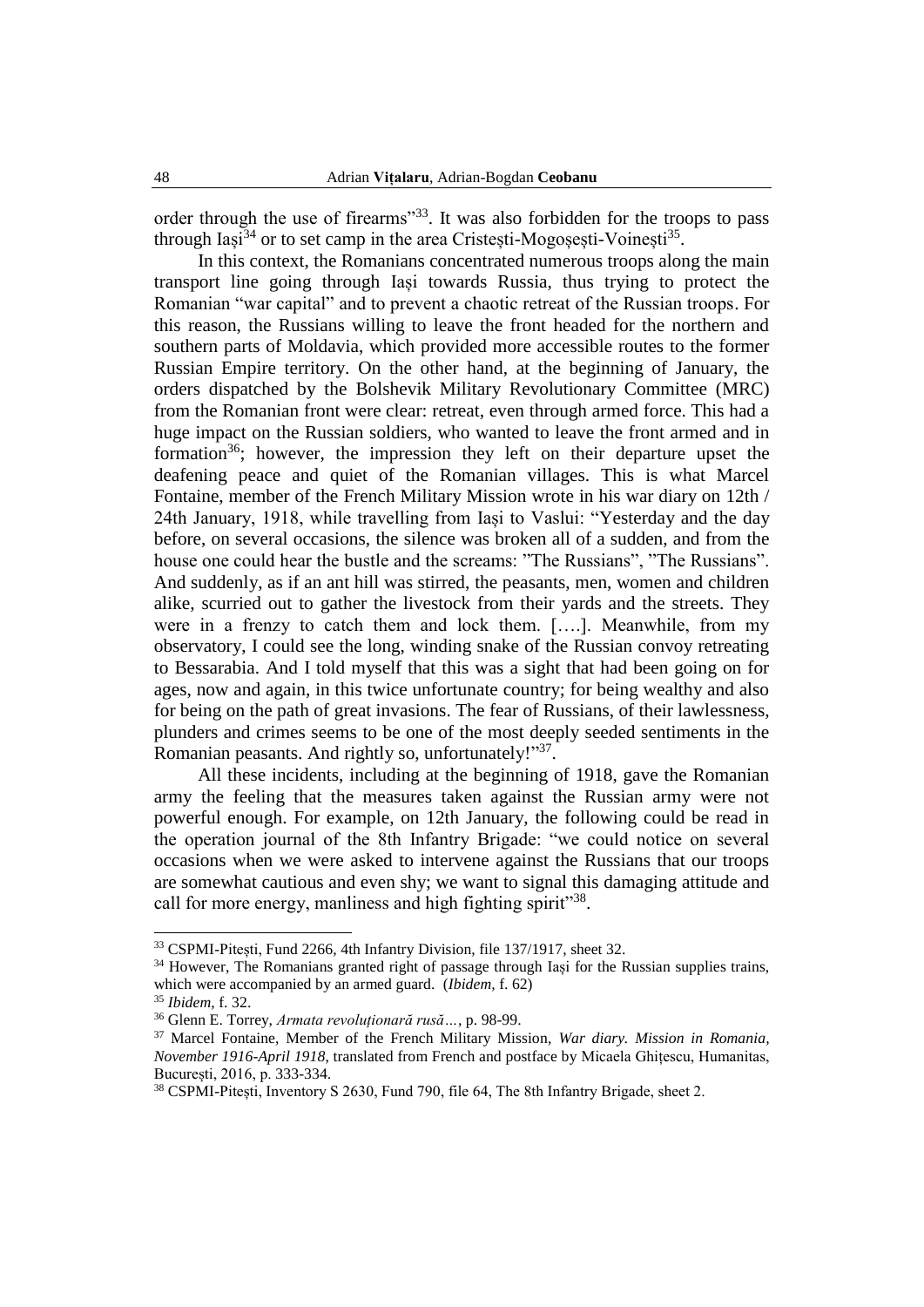The most important battles took place near Galați, Pașcani, and Fălticeni, but other numerous incidents unfolded in the vicinity of other localities; other conflicts between the Russian and Romanian army occurred especially in the northern part of Moldavia, close to the border of Bukovina and Bessarabia. The Romanian troops also disarmed several Russian units near Botoșani and Dorohoi. Another important battle took place in Mihăileni, but the current study does not focus on it.

## **The battle of Galați – 7th / 20th - 9th / 22th January, 1918**

The Russian troops stationed on the lower course of the Siret and the Danube were considered the most bolshevised on the Romanian front<sup>39</sup>. The 6th Russian Army, comprising three army corps, made up of two divisions each, and including several bolshevised elements, was stationed in the area Tecuci-Galați. The six Russian divisions occupied the following sectors: Ivești, Hanu Conachi, Vameșu, Piscu, Șendreni and Galați. In total, the six divisions counted among them between  $30,000$  and  $40,000$  bayonnets.<sup>40</sup> The 4th Siberian Corps, whose troops were difficult to control<sup>41</sup>, was stationed near Galati, the most important urban centre in the south of Moldavia.

The Romanian troops of the 4th Infantry Division, occupying the Tecuci-Galați sector with the general headquarters in Pechea, were billeted behind the Russian army<sup>42</sup>. The 4th Infantry Division was run by General Ion Ghinescu and, as many other Romanian units, was reorganized behind the frontline, being included in the 1st Army Corps for the first part of 1917. However, the task of defending the port town of Galați was in the hands of commander Constantin Niculescu Rizea, a renowed specialist in the field of "underwater weaponry"<sup>43</sup>. He was in charge of maintaining the order in the town, in the areas where the Russian troops of the 10th Divisions were billeted.

The situation around Galați became more tense towards the end of December, 1917. On the night of 25th December, 1917 / 6th January, 1918 an incident occurred between a Romanian army patrol and some Russian soldiers from the 4th Siberian Corps. Although the incident was appeased through the

<sup>39</sup> Glenn Torrey, *Armata revoluționară rusă și România 1917*… p. 99-100.

<sup>40</sup> Constantin Kirițescu, *op. cit.*, p. 207; see the CSPMI-Pitești, Inventory S 2630, Fund 790, The 8th Infantry Brigade, file 42, sheet 36-39.

<sup>41</sup> Constantin Kirițescu, *op. cit.*, p. 208.

<sup>42</sup> *Ibidem*, p. 207.

<sup>43</sup> Born in 1870, Niculescu Rizea did military studies in Romania and Italy, becoming a commander in 1917, when he was appointed "military commnader of the county of Covurlui". For details about his career, see Nicolae C. Petrescu, *Cu tricolorul la catarg. Comandanți ai Marinei Militare în Războiul pentru Întregirea României*, Pitești, Editura și tipografia Europroduct, 2002, p. 51-67; Mariana Păvăloiu Marian Sârbu, *Forțele navale române. 150 de istorie modernă*, București, Editura Centrului Tehnic-Editorial al Armatei, 2010, p. 350-351.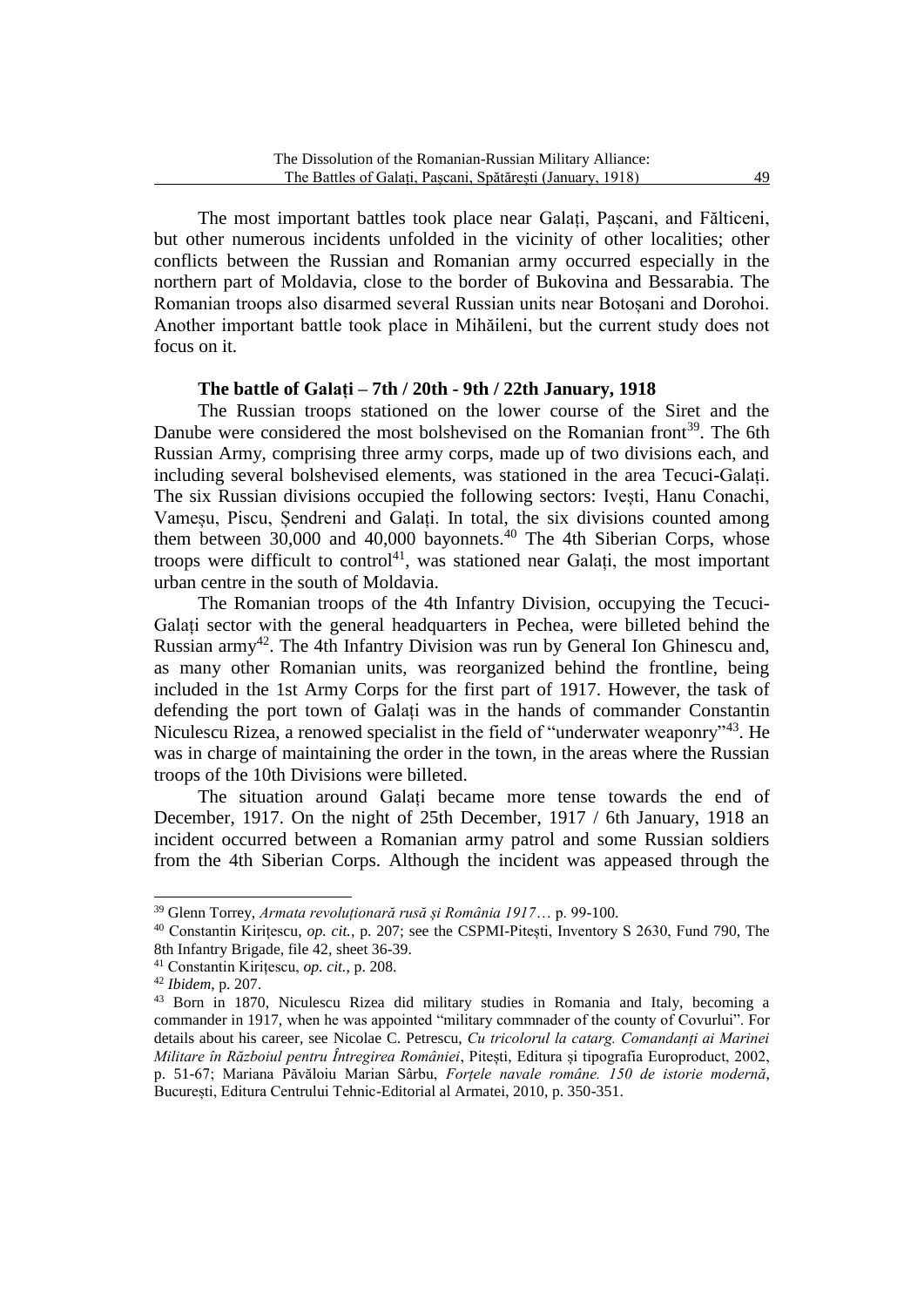intervention of the Romanian patrols, two Russian soldiers and a highschool student were injured and both parties involved concluded that it was the Russian soldiers who sparked the conflict<sup>44</sup>. Following an inspection of the 4th Infantry Division at the beginning of January 1918, it was recommended that the patrols in the larger cities like Galați, where Russian troops were stationed, be less frequent, but they should be made up of more soldiers, since a patrol made up of only 3-4 soldiers could be so easily disarmed by the Russians "if they ganged  $up$ <sup>345</sup>.

Another incident between the Russian and the Romanian soldiers took place on 31st December, 1917 / 12th January, 1918. On that day, a delegation sent by the soldiers of the 13th Russian Division to inform the Romanians of their intention to leave the front and cross the Prut to Bessarabia was met with a negative response by the representatives of the 4th Romanian Division. The Russians even threatened to use force to cross the Prut, should the Romanians oppose them. In this rather tense context, the 4th Romanian Division received backups from the 13th Infantry Division of the Romanian Army, whose troops were stationed in their vicinity. Among the help sent by the 13th Division to Galați, we mention the 50th / 64th Infantry Regiment<sup>46</sup>, which had taken part in the Battle of Mărășești, under the command of lieutenant-colonel Dumitru Genuneanu.

Following the various incidents occurring between the Romanian and the Russian soldiers, the Supreme Headquarters ordered the 4th Romanian division to maintain the peace and to warn the Russians that the Romanian troops would resort to force<sup>47</sup>. Moreover, even the German intelligence signalled the state of tension between the bolshevised Russian troops and the Romanian ones near Galați<sup>48</sup>.

The firmness of the Romanian troops' intervention determined the Russian soldiers to postpone their plan to leave their positions and to retreat to Bessarabia. However, on the 3rd / 16th January, 1918, the 40th Russian Division which was stationed in the Hanu Conachi sector, dislodged its troops, heading for Pechea. The Romanian troops reacted by forcing the Russians to return to their initial position. The same procedure was used against the 12th Russian Division, which attempted to move towards the Prut<sup>49</sup>.

A few days later, on the 7th / 20th January, 1918, the 9th Russian Division, which was a part of the 4th Siberian Corps, started to march on the road from Tecuci to Galați, attempting to go through Galați and from there to Bessarabia<sup>50</sup>.

<sup>44</sup> CSPMI-Pitești, fund 2266, The 4th Infantry Division, file 119, sheet 50.

<sup>45</sup> *Ibidem,* f. 117.

<sup>46</sup> Constantin Kirițescu, *op. cit.,* p. 207.

<sup>47</sup> Glenn E. Torrey, *Armata revoluționară rusă și România 1917*, p. 101.

<sup>48</sup> *Ibidem*.

<sup>49</sup> Constantin Kirițescu, *op. cit.,* p. 207.

<sup>50</sup> CSPMI-Pitești, fund 2266, The 4th Infantry Division, file 119, sheet 158.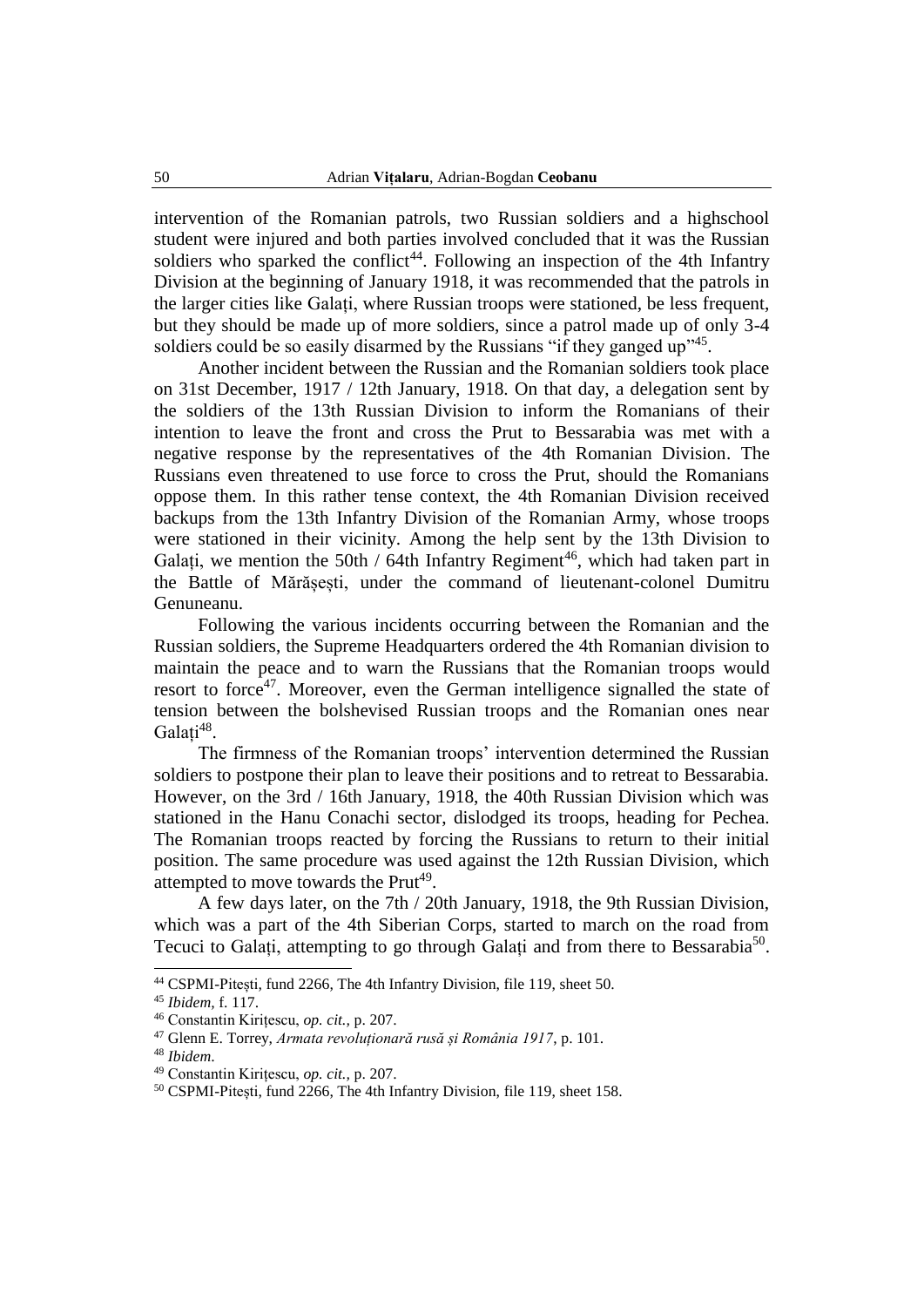The 4th Division Commander ordered the Romanian troops to intervene in order to stop the Russians, even using armed force, if need  $be^{51}$ . In Galați, the soldiers from the 10th Russian division appeared to have been organising in order to help their comrades from the 9th Division<sup>52</sup>.

It was a difficult situation for the Romanian troops, as well as for the safety of the inhabitants of Galați. The Romanians' main objective was preventing the town from becoming a theatre of war operations and from being occupied by the bolshevised Russian soldiers. For this reason, commander Constantin Niculescu Rizea received the order to block the Russian convoy on their way to the east and to defend the town.<sup>53</sup> Niculescu Rizea requested backups, on the grounds of insufficient troops, to defend the town<sup>54</sup>. Under these circumstances, the commander of the 4th Romanian Division ordered two companies to depart for Galați in order to be placed under Niculescu Rizea's command. Therefore, while the Russian troops ignored the messages sent by the Romanians, the Romanian forces around Galați were getting ready for an imminent confrontation with the Russians on 7th / 20th January, 1918. The Romanian troops tried to occupy strategic positions, such as the hill of  $Tiglina<sup>55</sup>$ , while attempting to form a circle around the 9th Russian division, in order to be better positioned in case of a battle with the Russian soldiers who largely outnumbered them.

The battles began on 7th / 29th January, at midday, when the Romanian troops near Șendreni were attacked by Russian soldiers from the 9th Division. At first, the Romanian troops managed to reject the attack, but the Russians' superior forces gained the upperhand and managed to make their way to Movileni and Barboşi. Once in Movileni, near the town of Galați, the Russian troops installed 18 cannons in their battery<sup>56</sup>. Apparently, they threatened that unless they were granted right of passage through the town, they would bombard  $it^{57}$ . As the Romanians refused to give in to the pressure exercised by the bolshevised Russian troops which represented a huge threat to the town, the Russians launched their bombardment of the town<sup>58</sup>, as well as of the troops stationed in its vicinity.

In this context, the Russian troops which got as far as Barboşi were attacked by the Romanian soldiers occupying the hill of Țiglina. Colonel Bucur Bădescu, commander of the 8th Brigade, stationed in Fântânele, had a major role in this

<sup>51</sup> *Ibidem*, sheet 158.

<sup>52</sup> Constantin Kirițescu, *op. cit.*, p. 208.

<sup>53</sup> CSPMI-Pitești, fund 2266, The 4th Infantry Division, file 119, sheet 158-159.

<sup>54</sup> *Ibidem*, sheet 122.

<sup>55</sup> *Ibidem*, sheet 158-159.

<sup>56</sup> *Ibidem*, sheet 185.

<sup>57</sup> Constantin Kirițescu, *op. cit.*, p. 209.

<sup>58</sup> The borbardment did not cause a lot of damage to the town, though (*ibidem*). See Paul Păltânea, *Istoria orașului Galați: dela origini până la 1918*, part II, 2nd edition, coordinated by Prof. Eugen Drăgoi, Galați, Editura Partener, 2008, p. 267.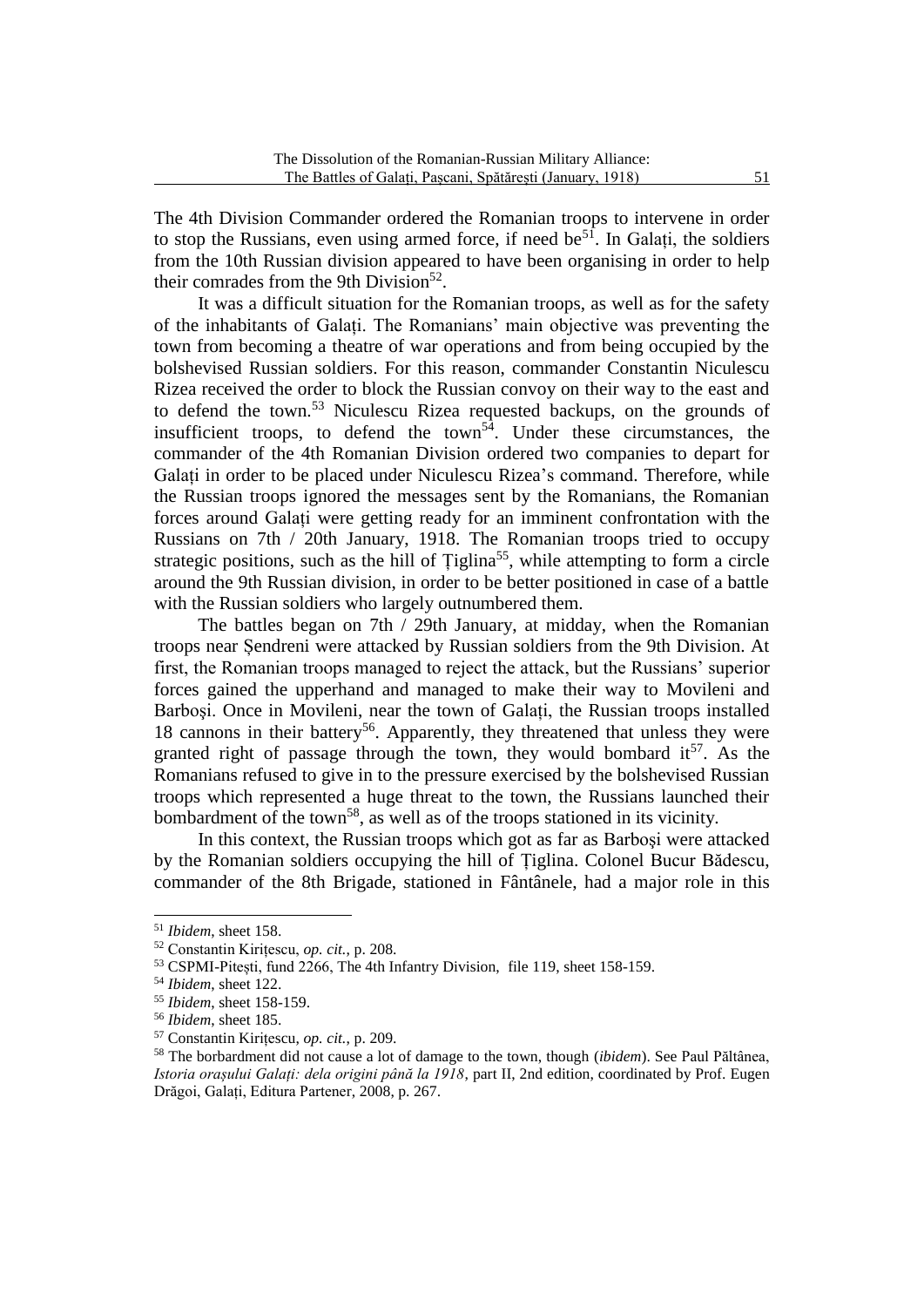battle, as he was entrusted with the mission to attack from the north and the west the Russian troops located in the gorges between the Mălina and the Calica ponds and the Siret river. Forces of the Romanian Military Navy were also concentrated here. These comprised four military torpedo boats (no. 1: "Maior Constantin Ene"; no. 2: "Căpitan Nicolae Lascăr Bogdan"; no. 5: "Maior Gheorghe Şonţu" and no. 7: "Locotenent Dimitrie Călinescu"), a gunboat and a river monitor placed at the mouth of the Siret flowing into the Danube<sup>59</sup>. At the same time, Constantin Niculescu Rizea ordered that the eight cannons dismounted from the cruiser "Elisabeta" be deployed on the hill of Ţiglina, under the command of commander Nicolae Puricescu<sup>60</sup>.

The fighting reached at times a high intensity, with casulaties on both sides<sup>61</sup>. Around 8p.m. though, the fighting stopped. The Romanian troops regrouped and tried to surround the Russian forces once again.

Thus unfolded the first episode of "the battle of Galați", a miltary confrontation between soldiers who had fought side by side against the troops of the Central powers in the previous year. The Romanian officers were aware of the gravity of the situation and did their best to localize the conflict with the Russian troops and to put an end to it as quickly as possible. For this reason, after a few hours of confrontations, on the night of 7th / 8th – 20th / 21st January, 1918, the Romanians dispatched "emissaries to discuss with representatives of the Russian troops committees in Șendreni"<sup>62</sup> . However, the Russians refused to negociate with the Romanians and, in response, they bombarded the town of Galați again<sup>63</sup>.

The Romanian officers tried to protect themselves against an attack from the Russian troops located in Galați, and therefore they deployed a company with the mission to stop a possible surprise attack of the 10th Russian division from behind the Romanian troops stationed in Țiglina<sup>64</sup>. Another navy detachment and two infantry platoons were also deployed in Galați in order to keep a close watch on the 10th Russian Division. Other Romanian troops were deployed in the areas near Filești and Reni, with clear orders to stop any attack that might have come from these directions.

Despite all that, soldiers from the 10th Russian Division planned to occupy the firefighters unit, fill the fire engines with petrol and thus set the town on fire.

<sup>59</sup> Cristian Dragoș Căldăraru, *Scurtă lecție de eroism: apărătorii orașului Galați* [\(https://www.historia.ro/sectiune/general/articol/scurta-lectie-de-eroism-aparatorii-orasului-galati\)](https://www.historia.ro/sectiune/general/articol/scurta-lectie-de-eroism-aparatorii-orasului-galati) <sup>60</sup> Cristian Dragoș Căldăraru, *Scurtă lecție de eroism: apărătorii orașului Galați*

[<sup>\(</sup>https://www.historia.ro/sectiune/general/articol/scurta-lectie-de-eroism-aparatorii-orasului-galati\)](https://www.historia.ro/sectiune/general/articol/scurta-lectie-de-eroism-aparatorii-orasului-galati) <sup>61</sup> CSPMI-Pitești, fund 2266, The 4th Infantry Division, file dosar 119, sheet 159.

<sup>62</sup> *Ibidem*.

<sup>63</sup> *Ibidem*. For details see Paul Păltânea, *Istoria orașului Galați: dela origini până la 1918*, part II, 2nd edition, coordinated by Prof. Eugen Drăgoi, Galați, Editura Partener, 2008, p. 267.

<sup>64</sup> Constantin Kirițescu, *op. cit.*, p. 208.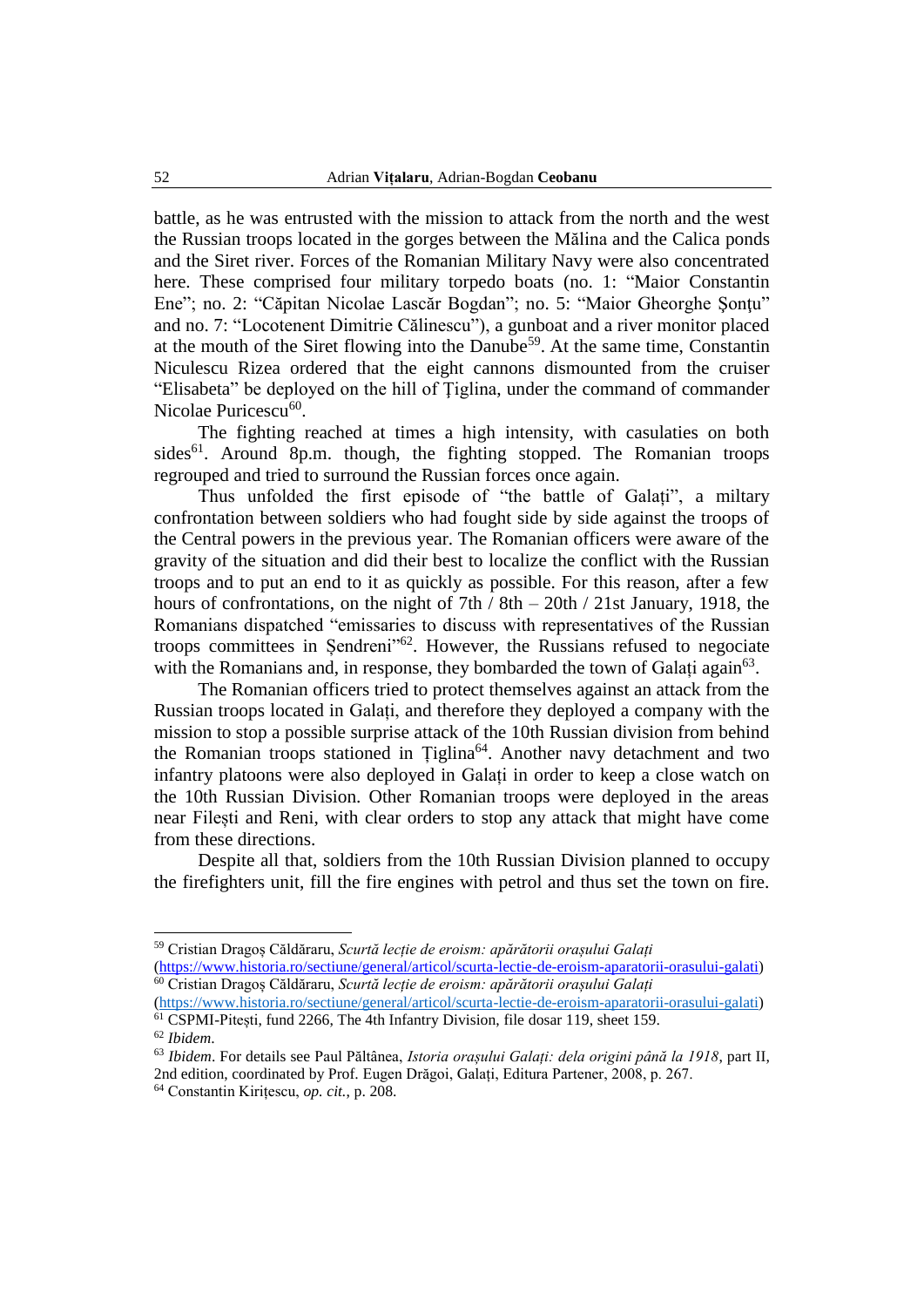Fortunately, their plan was thwarted by the Romanian troops, which saved the citizens of Galați from a tragedy<sup>65</sup>.

The fighting resumed on the night of 7th  $/ 8th - 20th / 21st January, 1918$ , albeit lower in intensity. On the 8th / 21st January though, wild battles took place between the Romanian forces (the land, navy and air forces) and the Russian soldiers in some areas around Galați. For example, things became complicated when the Russian crossed the Prut in the eastern part of the city, trying to install an artillery battery on the hill of Giurgiulești. Commander Niculescu Rizea deployed some troops in this area, which managed to repel the Russians, forcing them to cross the Prut back to Bessarabia<sup>66</sup>. Thus, the Romanians succeeded in preventing the junction of the Russian troops located near Reni with the 9th and 10th divisions, located in the west, north and south of the town, which would have led to the encirclement of Galați. An informative note sent on 8th / 21st January, 1918 by the 4th Romanian division to the 1st Army read the following: "Phone connection with Galați has been reestablished. The town is not fully encircled, the action is unfolding on the outside. At the time when our troops fighting against the 9th Russian division outside Galați were bombarded, a few projectiles fell in Galați"<sup>67</sup>.

Between 12 and 7.30 p.m., on 8th / 21st January 1918, a rough battle took place between the troops of the 9th Russian Division and the Romanian troops, which managed to encircle them<sup>68</sup>. The Romanian soldiers' discipline and devotion, under the command of commander Constantin Niculescu-Rizea, led to a surprise counter-attack near Tiglina and on the Danube. In the north of Galati, the soldiers from the 8th Brigade, under the command of colonel Bucur Bădescu, distinguished themselves through their attack on the military units of the 9th Division, located betwen the Cătușa and the Mălina lakes. Taken by surprise by the Romanian attacks in the area Ţiglina-Cătuşa-Mălina, as well as by the fire launched by the torpedo boats on the water, the Russians retreated between the Siret and the trainstation of Barboși<sup>69</sup>.

This is what the priest of the 21st Infantry Regiment, part of the 8th Infantry Brigade, wrote about these events, in January 1918: "The fighting started on St. John's day, at around 4 p.m. and lasted all night long and on the 8th until 7 in the evening, and it ended with the utter defeat of the Russians who proceeded to cross

<sup>65</sup> Cristian Dragoș Căldăraru, *Scurtă lecție de eroism: apărătorii orașului Galați*

[<sup>\(</sup>https://www.historia.ro/sectiune/general/articol/scurta-lectie-de-eroism-aparatorii-orasului-galati](https://www.historia.ro/sectiune/general/articol/scurta-lectie-de-eroism-aparatorii-orasului-galati) ) <sup>66</sup> CSPMI-Pitești, fund 2266, The 4th Infantry Division, file 119, sheet 164.

<sup>67</sup> *Ibidem*, sheet 126.

<sup>68</sup> *Ibidem*, sheet 165.

<sup>69</sup>CSPMI-Pitești, RIJO 1, Inventory 916, The 8th Infantry Brigade, Historical Register 16.VIII.1916-1.IV. 1921, file 1, sheet 64; see Cristian Dragoș Căldăraru, *Scurtă lecție de eroism: apărătorii orașului Galați* [\(https://www.historia.ro/sectiune/general/articol/scurta-lectie-de](https://www.historia.ro/sectiune/general/articol/scurta-lectie-de-eroism-aparatorii-orasului-galati)[eroism-aparatorii-orasului-galati](https://www.historia.ro/sectiune/general/articol/scurta-lectie-de-eroism-aparatorii-orasului-galati) )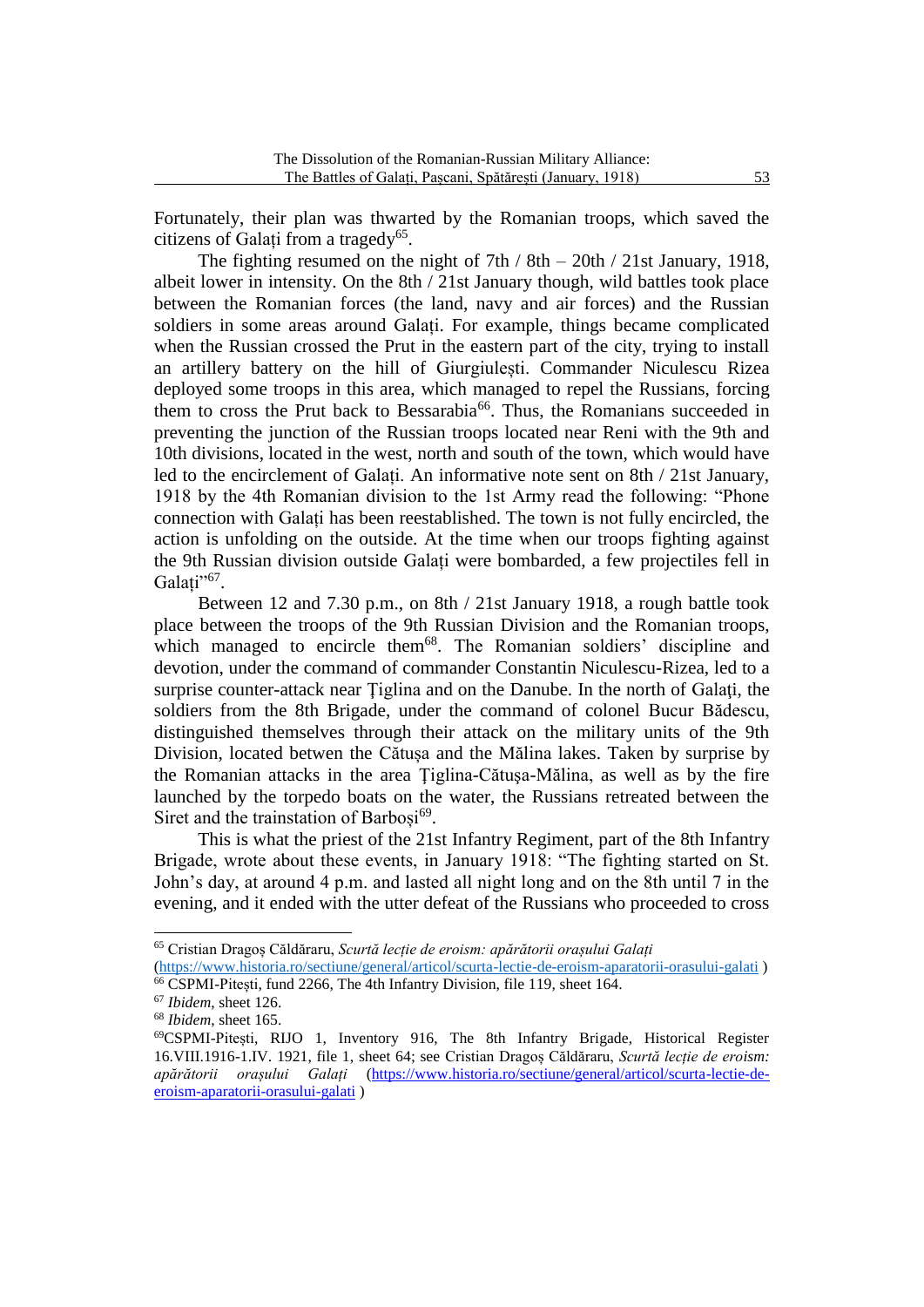the Siret to the German camps. However, on the 8th, around 10 o'clock in the morning, we faced serious danger coming from Galați, when the Russians repelled our troop within 300 m of Țiglina, threatening to enter the town and taking two of our companies and their commanders prisoners. Fortunately, when the torpedo boats came into action our troops also relaunched their attack and pushed the Russians back to the railway. On the morning of 9th, our victorious troops were on the bridge across the Siret, disarming the Russians who did not want to surrender to the Germans – that is the infantry, as the artillery never returned"<sup>70</sup>.

The battle around the town of Galați was a bitter one. For example, two battalions of the 50th / 64th Infantry Regiment took part in the battles from the 8th / 21st January 1918 near the village of Filești. On that day, the 50th / 64th Infantry Regiment lost 14 soldiers, while 1 officer and 49 other soldiers were wounded<sup>71</sup>. The Romanian soldiers stopped the advancement of the Russian troops and captured 5 machine guns and more ammunition from a convoy of the 34th Russian Regiment<sup>72</sup>.

Until the night of 21st January, the Russian troops on the eastern part of the town took refuge in Bessarabia. After requesting help from the Germans and being refused, the 9th Division capitulated. The troops of the 9th Division accepted to be disarmed and to peacefully leave the Romanian territory, receiving in return their horses and carriages. On 22nd January, at 5 o'clock in the morning, the 9th Division crossed through the west towards the German flanks. Two days later, the 10th Division accepted to give up their arms and were allowed to cross the Prut to Bessarabia<sup>73</sup>. Glenn Torrey states that "the bloody defeat suffered by the Russians convinced the other Russians in the area to give up the fight and to accept the Romanians' request to disarm and be transported to Russia"<sup>74</sup>.

The German intelligence reports stated that "the battle of Galați" was a seriuos confrontation, given that the well-known quality of the troops of the 4th Siberian Corps. After the battle, a few Russian units arrived in Brăila, which was occupied by the Germans. The Russian soldiers were well-equiped and they seemed to be in good spirits but admitted that the battle of Galați had been "bitter", as the Romanians caused them serious losses and took  $1,000$  men prisoners<sup>75</sup>.

The Romanians also suffered notable losses. Although there are no clear figures as to the total losses incurred by the Romanian Army, the military

<sup>70</sup> Gheorghe Niculescu, Gheorghe Dobrescu, Andrei Niculescu, *Preoți în lupta pentru făurirea României Mari 1916-1919*, București, Editura Europa Nova, 2000, p. 198-199.

<sup>71</sup> CSPMI-Pitești, fund 790, The 8th Infantry Brigade, file 42, sheet 15.

<sup>72</sup> *Ibidem.*

<sup>73</sup> Glenn E. Torrey, *Armata revoluționară rusă și România 1917*, p. 102.

<sup>74</sup> *Ibidem*, p. 103.

<sup>75</sup> *Ibidem*. Actually, those soldiers were disarmed and forced to obey the orders given by the commander of the Romanian troops on the Romanian front.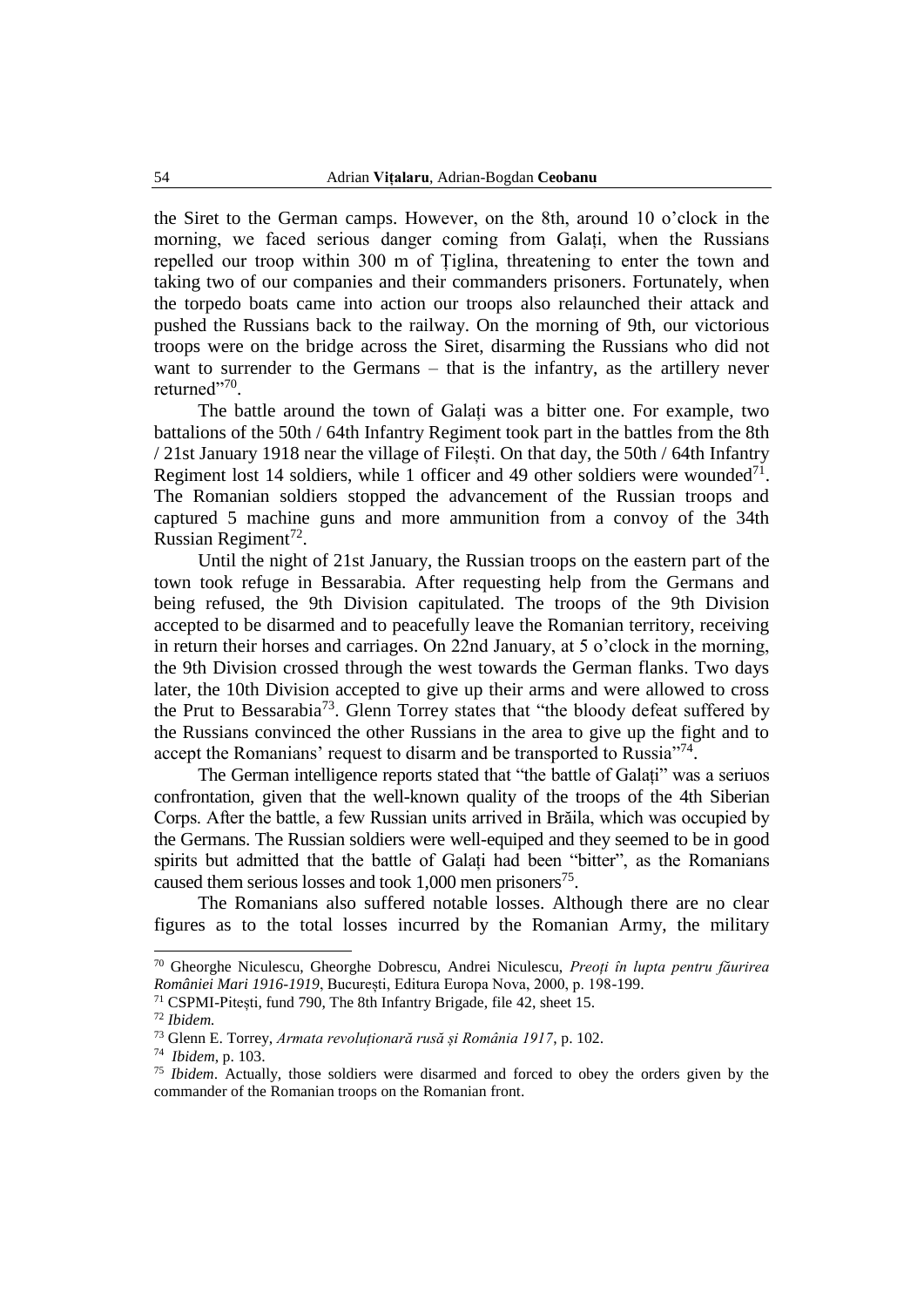documents state that the 6th, 21st, and the 50th/64th Infantry Regiments lost an officer and 22 soldiers, with other 90 wounded<sup>76</sup>. These losses reveal the intensity of the battles that occurred around the town of Galați and proves the dedication of the Romanian soldiers and officers involved in isolating the bolshevik danger that was threatening Romania. The heroism of the Romanian soldiers is also evident from the fact that they engaged in battle despite their enemy's superiority in numbers most of the times. However, the Romanian officers and soldiers' training, their excellent coordination as well as the way the troops were organised played a decisive role in obtaining this victory.

From a different perspective, the battle of Galați was, according to some statements, the first battle in Romanian military history when the air force, the navy and the land forces worked together<sup>77</sup>. In these battles, the Romanian air force carried out surveillance missions, of utmost importance in understanding the movement of the Russian troops for the purpose of bombarding the Russian positions. The fights left a lasting impression on the inhabitants of Galați. In April 1918, an article in the local paper read: "The Russian incursion through Romania will remain in our minds, as it destroyed our country's wealth, drained its energy, emptied its rich barns and left a trail of destruction in its wake: ruins, fire, pillage, murders and sheer poverty. This is what the Russian army did in Romania, in the name of civilization and the rights of all peoples, in the memorable campaign of 1916-1917-1918. And the new generations will shudder at the thought that: «The Russians were here»"<sup>78</sup>.

In order to honour the memory of the army men who took part in the battle and those who lost their lives, the local authorities of Galati commissioned in 1925 the erection of a monument known as "The defenders of the town of Galaţi 7th-9th January, 1918", work executed by the local sculptor Ioannis N. Renieris<sup>79</sup>. This initiative follows another one from 1919, when a commemorative plaque and badge were made to honour those who lost their lives in the battle of Galați<sup>80</sup>. In 1963 the monument was destroyed to make room for "the civil works in the area", but in 2017 the County Council of Galaţi decided to finance a project to rebuild the monument "The defenders of the town of Galaţi 7th-9th January, 1918" and to reproduce the badge and the plaque. On 20th January, 2018, the monument "The defenders of the town of Galaţi 7th-9th January, 1918",7th-9th

<sup>&</sup>lt;sup>76</sup> CSPMI-Pitești, fund 2266, The 4th Infantry Division, file 119, sheet 160.

<sup>77</sup> Cristian Dragoș Căldăraru, *Scurtă lecție de eroism: apărătorii orașului Galați*

[<sup>\(</sup>https://www.historia.ro/sectiune/general/articol/scurta-lectie-de-eroism-aparatorii-orasului-galati\)](https://www.historia.ro/sectiune/general/articol/scurta-lectie-de-eroism-aparatorii-orasului-galati) <sup>78</sup> *Galații noi*, V, no. 66, 10 aprilie 1918, *apud* Paul Păltânea, *op. cit.*, p. 268.

<sup>79</sup> Cristian Dragoș Căldăraru, *Scurtă lecție de eroism: apărătorii orașului Galați*

[<sup>\(</sup>https://www.historia.ro/sectiune/general/articol/scurta-lectie-de-eroism-aparatorii-orasului-galati](https://www.historia.ro/sectiune/general/articol/scurta-lectie-de-eroism-aparatorii-orasului-galati) ) <sup>80</sup> Paul Păltânea, *op. cit.*, p. 268; Cristian Dragoș Căldăraru, *Scurtă lecție de eroism: apărătorii orașului Galați* [\(https://www.historia.ro/sectiune/general/articol/scurta-lectie-de-eroism-aparatorii](https://www.historia.ro/sectiune/general/articol/scurta-lectie-de-eroism-aparatorii-orasului-galati)[orasului-galati](https://www.historia.ro/sectiune/general/articol/scurta-lectie-de-eroism-aparatorii-orasului-galati) )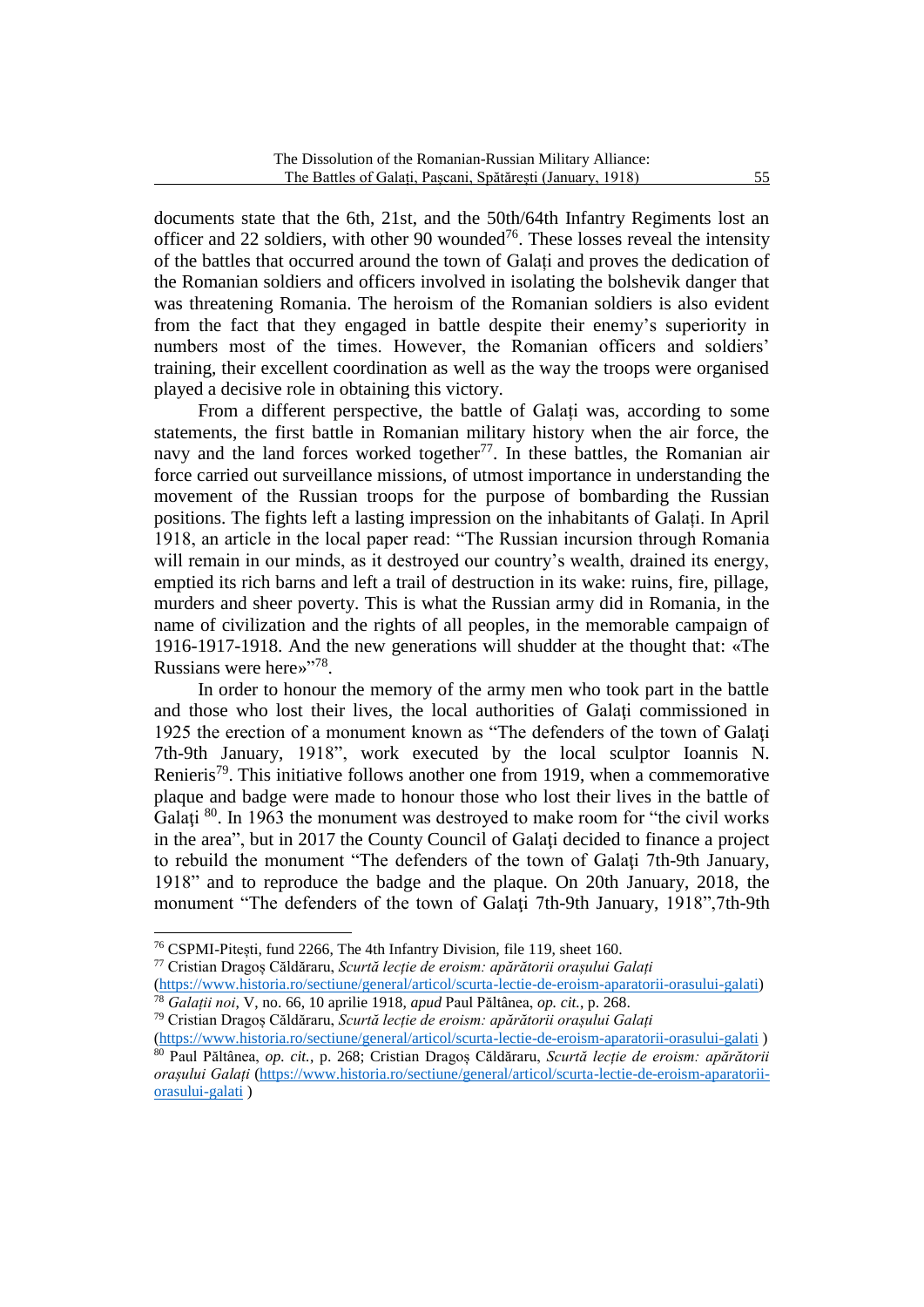January, 1918" was inaugurated during the ceremonies occasioned by the commemoration of the centenary of the battle of Galați<sup>81</sup>.

To commemorate those battles, the town of Galaţi was decorated by the king of Italy and the president of France. On 25th May, 1921 general Pietro Badoglio, commander-in-chief of the Supreme Headquarters of the Italian Army came to Galaţi in person to award them the Italian War Merit Cross for their sacrifice and heroism in the battle that took place between 7th and 9th January, 1918 while on 11th October, 1922 general Henri Mathias Berthelot, former chief of the French mission in Romania, offered the local authorities of Galaţi the French War Merit Cross on behalf of the president of France. These gestures and "insignia" proved the appreciation duly given to those who sacrificed their lives to save the town of Galați from destruction and prevented the expansion of the chaos produced by the Russian troops affected by the "plague of bolshevism".

### **The battle of Pașcani (13th / 25th January 1918)**

The first incidents caused by the retreating Russian troops in the county of Iași occurred starting with the end of 1917 and the beginning of the following year. On 29th December 1917 / 11th January 1918, the 30th column of the 9th Russian Division was stationed in the village of Fântânele (near Pașcani). The Russian officers threatened to bombard Pașcani unless they were allowed to leave the front. Likewise, 900 armed soldiers and 25 Russian officers from the 333rd and 346th Infantry Regiments were stationed in the commune of Valea Seacă, to the north of Pașcani. The 84th Regiment, with two artillery batteries, 400 men, 12 officers, 12 cannons, 18 ammunition caissons, was also stationed in their vicinity. According to written accounts of the event "they resented our soldiers for not starting a revolution as well". Four more Russian artillery batteries, 16 cannons, 16 ammunition caissons, 120 carriages with provisions and ammunition were stationed in the commune of Miroslovești, the village of Soci<sup>82</sup>. On 28th December 1917 / 10th January, 1918, the Russian troops wandering through the counties of Moldavia were destroying the telephone lines and stealing the wires. For instance, they stole 50 kilos of wire from the line Pașcani-Cristești-Fălticeni<sup>83</sup>. Meanwhile, the Roman-Pașcani line was guarded by the Romanian troops of the 7th Division. In Timișești, the mountain infantry soldiers succeeded in disarming the Russians who were threatening to occupy the water supply stations for the city of Iași<sup>84</sup>. Around the town of Pașcani, the Moskals "urged the villagers to riot against the authorities". The Romanian officers were clear about what had to be done: "the Moskals of Sodomeni, who

<sup>81</sup> For details go to https://presagalati.ro/inaugurare-a-monumentului-aparatorii-orasului-galati-la-100-de-ani-de-la-batalia-de-la-galati-din-7-9-ianuarie-1918/

<sup>82</sup> CSPMI-Pitești, Fund 4496, the 2nd Border Regiment, Inventory, file 19, sheet 88

<sup>83</sup> Idem, file18, sheet 201.

<sup>84</sup> Constantin Kirițescu, *op. cit.,* p. 210.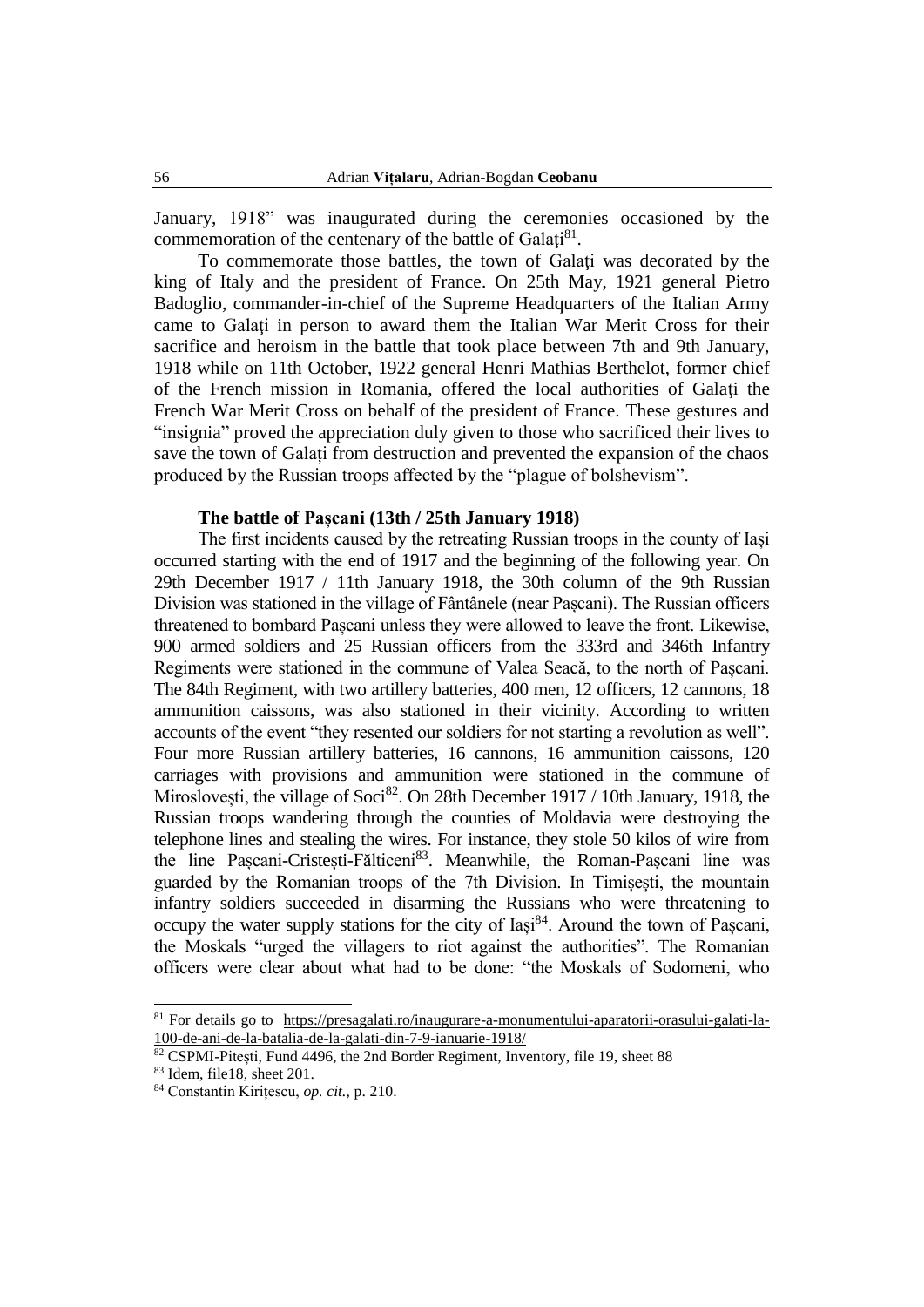messed with people's minds, should be tied tightly, held down and beaten to a pulp, before our discipline and strength is worn down!"<sup>85</sup>

The 16th Regiment Suceava, occupying positions in Miroslovești and Brătești, with avanposts in Soci, Moțca, Gâștești and Pașcani had an important role to play in the area near Pașcani. According to the records from the morning of 13th/25th January, the situation of the troops was as follows: "The 1st Battalion, except the 1st company, and the 2nd Battalion occupied positions in Miroslovești, with posts in Soci and Moțca. The 3rd Battalion, except the 11th company, occupied positions in Brătești, with avanposts in Gastești-Sodomani-Pașcani. Their duty was to stop the Russian army in their advancement towards Pașcani. The 2nd Company was stationed in Tupilești-Barticești. At 11 o'clock, the 2nd Battalion was dispatched to the village of Soci to prevent 2 Russian companies coming from Cristești from entering the village. On arriving in Soci, Major Butnaru C., Commander of the 2nd Battalion, found a group of Russian soldiers on the outskirts of the village and urged them to give up their arms before continuing their journey. While trying to persuade the Russians to do so, they cowardly shot and wounded him gravely. The 7th Company, already dispatched on the premises, after being fired at from inside the village, opened fire as well and launched the attack. The action started at 12.45 and at 1 p.m. the Russian artillery opened fire onto our front. At 1.05 our artillery responded with fire onto the enemy troops located to the S.E. of the village of Soci, creating complete havoc among them and making them run into the forest to the N.W. of the village. The Russian artillery also ceased fire and escaped towards Boureni, being chased with open fire by our artillery. Despite their attempt to join the battery on the national road Roman-Cristești, they were chased again, and retreated towards Cristești"<sup>86</sup>.

The Regiment helped capture a truck, as well as the Russian army horses and carriages. Then, on 15th / 28th January, the Russian troops located in the villages of Oniceni-Forăști-Ruși were disarmed on their way to Humulești. In the meantime, the Russian troops attacked the 2nd Border Regiment. However, they were not given any chance to open fire onto the Romanian troops: "all escape routes were closed for them. At 2 p.m. the Russian troops sent emissaries with white flags, informing the Romanians that the Commander of the 2nd Russian Corps had agreed to surrender"<sup>87</sup>. The first pieces of information to reach Iași indicated no violent clashes. The historian Nicolae Iorga found out from Ionel

<sup>85</sup> Constantin Turtureanu, *În vâltoarea războiului (1914-1919). Amintiri*, Tip. "Litera românească", Cernăuți, 1938, p. 100-101.

<sup>86</sup> CSPMI-Pitești, RIJO 1, file 3363, sheet 74 ( Copy after the 1st Corps Chronicle from 1st August 1914 to 15th August 1916 and after the Operations Log from 15th August 1916 to 1st July 1918 and from 1st July 1918 to 1st April 1921: The "Suceava" Regiment No. 16).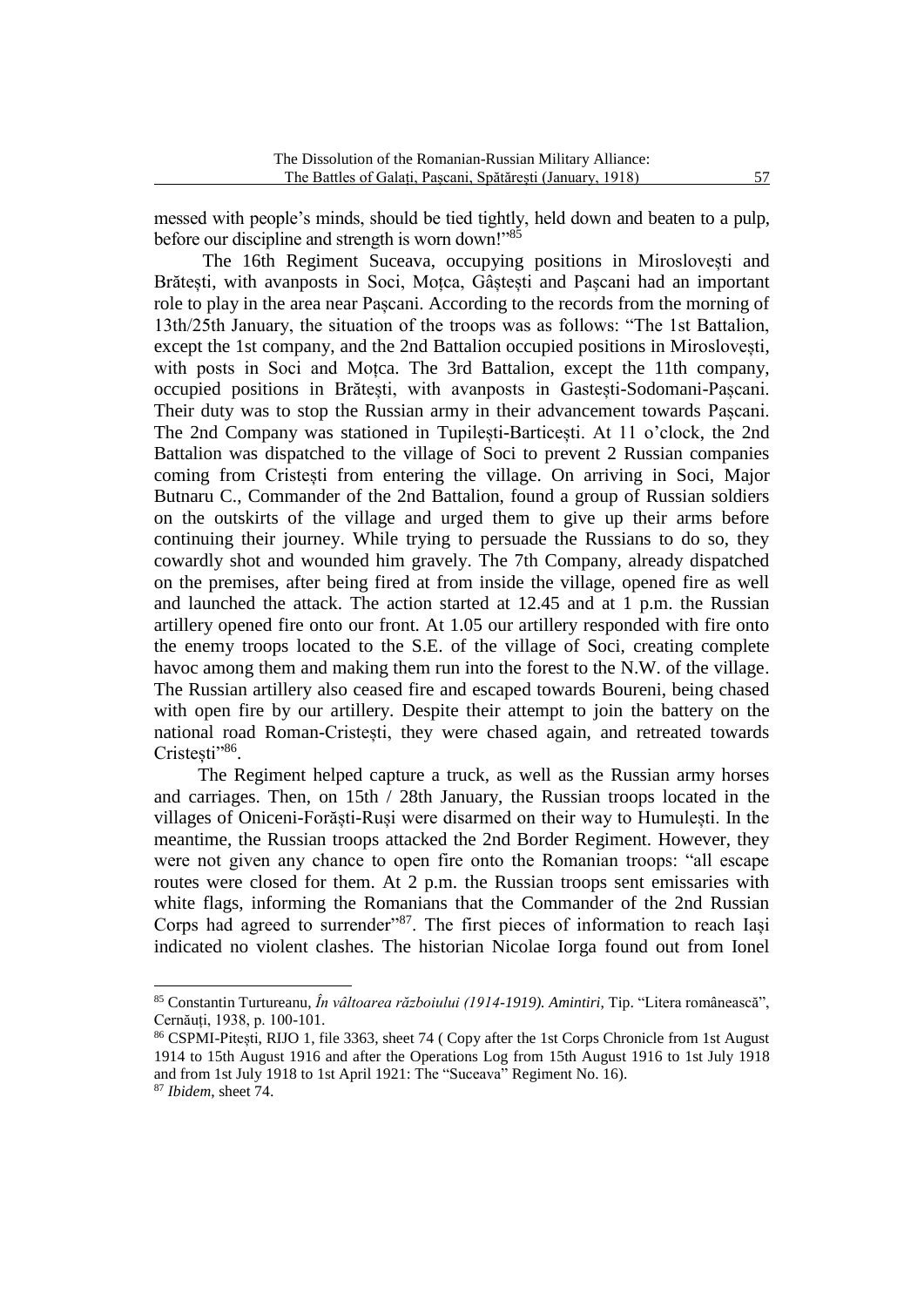Brătianu that a single fire exchange had occurred in Pașcani, caused by a "cowardly attack" on a Romanian officer. On the other hand, he also had information about the battle of Mărăști, which resulted in a lot of casualties<sup>88</sup>.

# **The battle of Spătărești (14th-15th / 27th-28th January, 1918)**

The undisarmed Russian troops which left from the area near Pașcani headed for Fălticeni. This is where they joined other troops from the 2nd Russian Corps, a total of 10,000 people. Such a massive presence in the area posed a real threat for the town and its imhabitants. The 1st and 2nd Romanian Border Regiments were stationed in Pașcani<sup>89</sup>. The 2nd Russian Army Corps was under the command of general Șelepin and of the commander -in-chief of the Supreme Headquarters, Moina Podoleski, and comprised 29 infantry battalions. 108 light cannons, 13 geavy machine guns, two pioneer companies. The purpose was an obvious one: junction with the bolshevised troops from the northern part of Bukovina<sup>90</sup>. The 3rd battalion from the 2nd Border Regiment, as well as a cavalry squadron, under the command of colonel D. Rădulescu, were involved in the battle of Spătărești. The colonel had a big role to play in this event: "the civilian population knew how to let the then colonel, now retired pensioner, Rădulescu Dumitru, handle the situation as he saw fit"<sup>91</sup>. The 2nd Border Regiment had already taken firm action against the Russians starting with the end of December. For instance, on 21st December, 1917, the 23rd Russian Mountain Infantry Regiment was forbidden to leave Cristești, and a few days later, 10 Russian carriages with 700 weapons were confiscated from them<sup>92</sup>. Colonel Rădulescu had almost 800 border guards under his command, while the others were dispatched outside of town where the bolsheviks were torturing and plundering the citizens and setting the barns with provisions on fire"93.

At the beginning of January, 1918, the county of Suceava was under siege. The Russian soldiers spread their propaganda in an attempt to get the population to rebel against the Romanian authorities and even the King. Gangs raided the streets at night and in Fântâna Mare, they shot a gendarme and an entire family. The Supreme Headquarters received information from several sources related to the critical and potentially dangerous situation from Suceava. On the evening of

<sup>88</sup> Nicolae Iorga, *op. cit.,,* p. 245.

<sup>89</sup> Constantin Kirițescu, *op. cit.*, p. 211.

<sup>90</sup> *Lupta de la Spătărești pentru apărarea orașului Folticeni de către Regimentul 2 Grăniceri contra corpului II de bolșevici* by Gh. Fira aka Nicolae Gh., Teacher in Folticeni and reserve lieutenat in the 2nd Border Regiment, Tipografia M. Saidman, Fălticeni, p. 10.

<sup>91</sup> Colonelul P. Șeicărescu, *Amintirea luptei de la Spătărești* in "Înmuguriri. Literary-artistic-social magazine, year IV, no. 7-12, p. 4.

<sup>92</sup> CSPMI-Pitești, RIJO 1, file 3247, sheet 14-18 (Operations Log of the 2nd Border Regiment, September 1917 - April 1918).

<sup>93</sup> Mihai-Aurelian Căruntu, *Lupta de la Spătărești din 14/15 ianuarie 1918* in "Europa XXI", VOL. XI-XII/2002-2003, p. 161.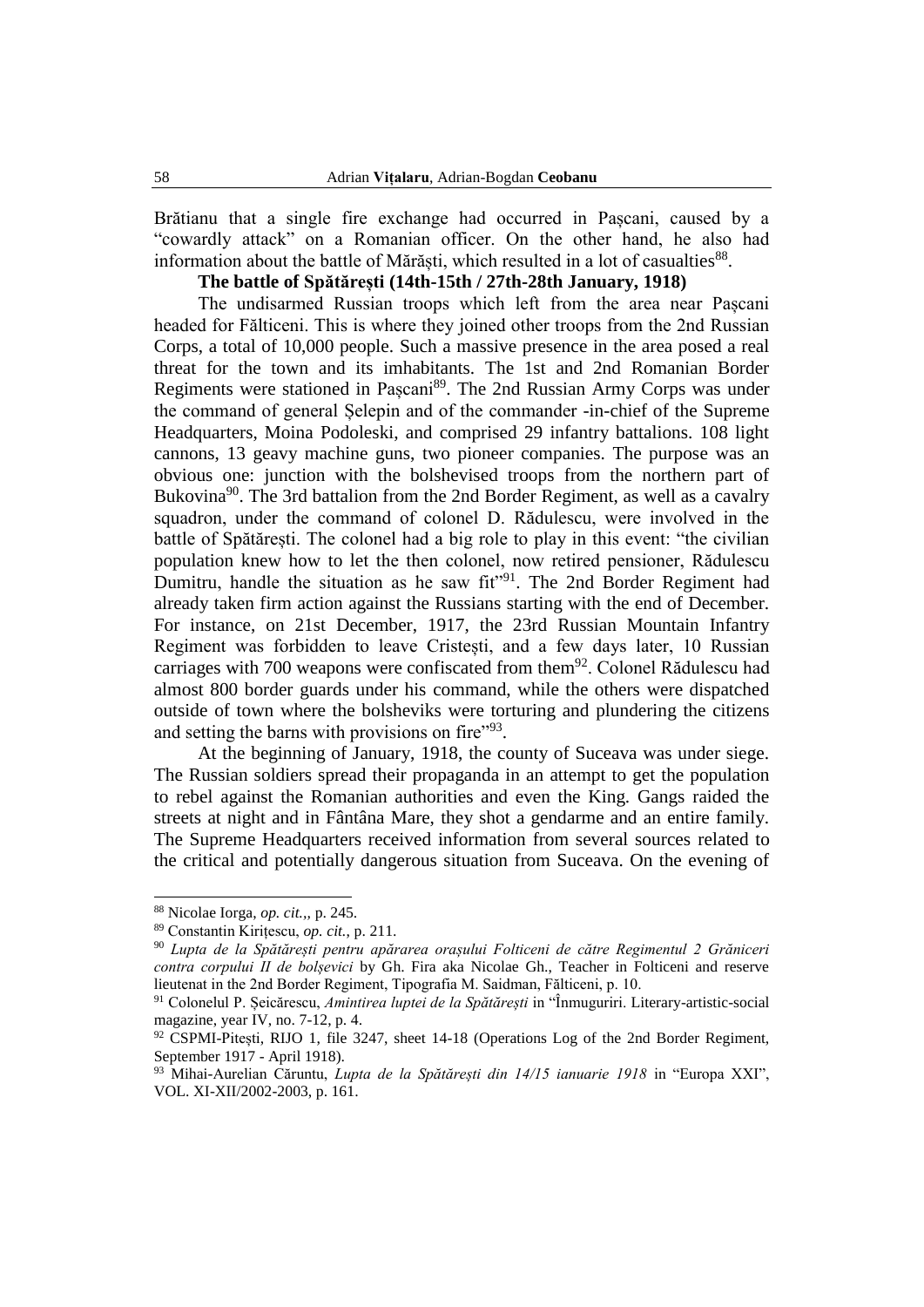5th / 18th January, a big meeting was held in Suceava, which lasted from 8 in the evening until 3 in the morning. A total of 80 people attended this meeting, including all the division, regiment and corps commanders, as well as the soviet presidents. This meeting further alerted the Romanian authorities<sup>94</sup>. On 8th / 21st January, 1918, the 2nd Border Regiment was informed by the Romanian Railway Direction that: "1) the Russians threaten to set the ammunition warehouse from Basarabi station on fire 2) the Russians plan to stop an empty train by force and load the ammunition from Basarabi station. Get in touch with the station chief and take all preacutions necessary in order to prevent this danger"<sup>95</sup>.

The day before the battle of Spătărești, the daily Bulletin could not be dispatched as all the telegraphic lines to the south of Fălticeni had been cut by the Russians. All the poles had been cut down and the wires cut, rolled and thrown away<sup>96</sup>. One participant's record of the battle of Spătărești capture very well the general mood and state of mind: "I am not wrong to say that it felt as if we were going to a party. Everybody was joyful, not thinking about what was in store for us, for, in all honesty, we had no idea what we might have to face"<sup>97</sup>.

On 14th / 17th January, a Russian delegation requested permission to leave for Suceava from the 2nd Border Regiment and threatened to open fire unless this pemission was granted. Following the refusal of the Romanian army representatives, the Russians carried out their threat. The battle started at 11.30 a.m. and lasted until evening, when another Russian delegation requested permission to leave for Cornu Luncii. They were asked to give up their arms and ammunition. At 7 a.m. the following day, the Russians announced their capitulation<sup>98</sup>. The Russians suffered significant losses: over 150 men died and 500 were injured, while the Romanians lost 11 men with 28 others being injured. As eye witness testimonies reveal, the bayonnet battle was bitter<sup>99</sup>. There were also some other sub-officers who distinguished themselves in the battle of Spătărești. These included 26 soldiers, corporals, sergents and platoonists from the 10th Company of the 2nd Border Regiment of the 3rd Battalion<sup>100</sup>; also, 35 sub-officers and officers from the 9th Active Company were put forward for  $decoration<sup>101</sup>$ . As a result of the battle of Spătărești, the Russian troops in the

<sup>&</sup>lt;sup>94</sup> CSPMI-Pitești, Fund 4496, the 2nd Border Regiment, file 19, sheet 31, 101.

<sup>&</sup>lt;sup>95</sup> CSPMI-Pitesti, RIJO 1, file 3247, sheet 14-18 (Operations Log of the 2nd Border Regiment, Spetember 1917 - April 1918, sheet 20.

<sup>96</sup> CSPMI-Pitești, Fund 4496, The 2nd Border Regiment, file 19, sheet 299.

<sup>97</sup> *Lupta de la Spătărești pentru apărarea orașului Folticeni de către Regimentul 2 Grăniceri contra corpului II de bolșevici* by Gh. Fira aka Nicolae Gh., Teacher in Folticeni and reserve lieutenat in the 2nd Border Regiment, Tipografia M. Saidman, Fălticeni, p.12.

<sup>98</sup> Constantin Kirițescu, *op. cit.,* p. 211-212.

<sup>99</sup> *Lupta de la Spătărești pentru apărarea…*, p. 21.

<sup>&</sup>lt;sup>100</sup> See Table 1 (CSPMI-Pitești Fund 4496 The 2nd Border Regiment, file 20, sheet 128)

<sup>101</sup> See Table 2 (*Ibidem*, sheet 127).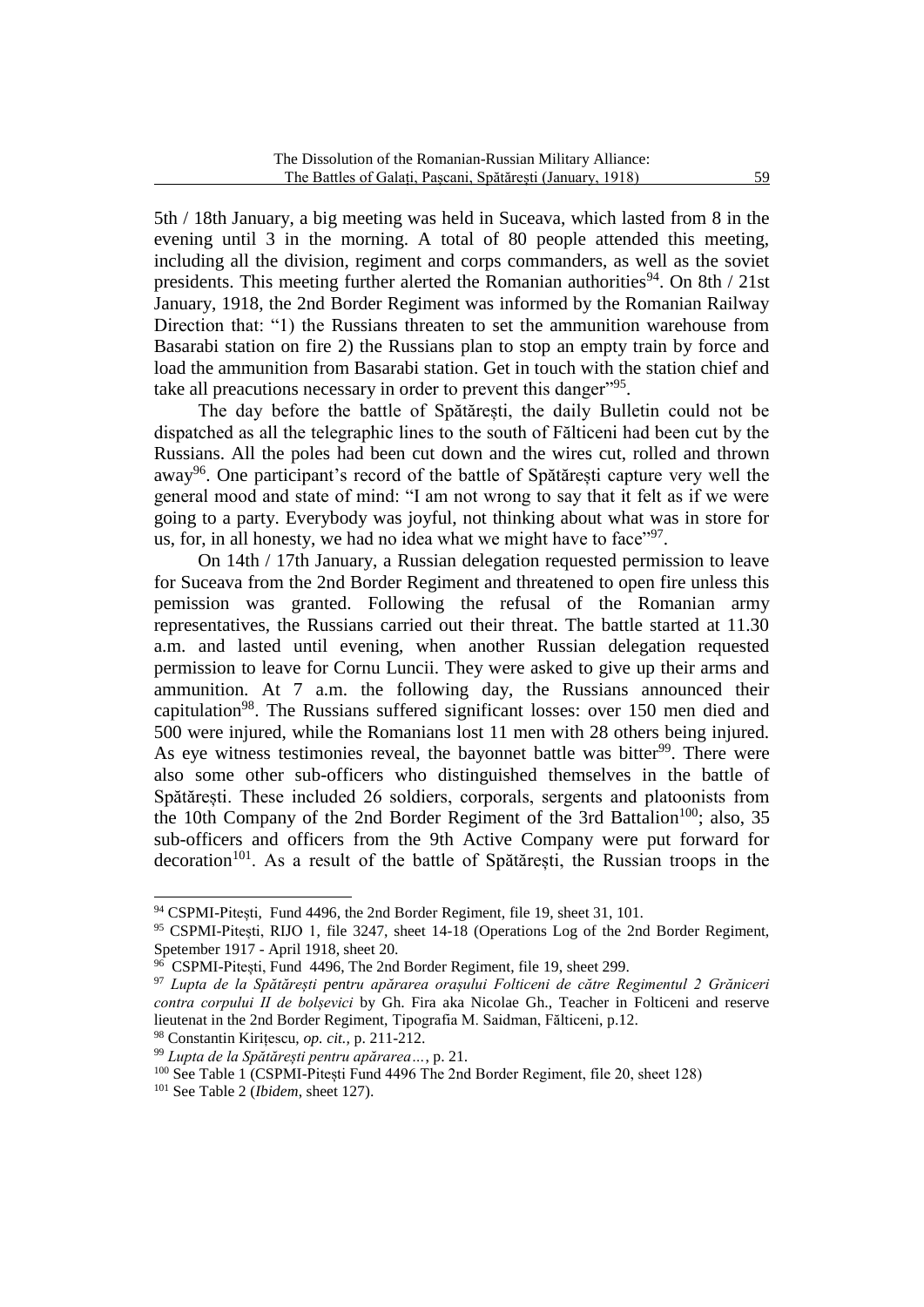center of Moldavia failed to meet the 18th and 40th bolshevised Corps in Bukovina. A possible junction might have had disastrous results for the localities in the northern part of the country. A few days after the battle of Spătărești, the 1st-3rd Battalions of the 2nd Border Regiment continued their mission to disarm the bolshevised troops near Fălticeni; for instance, on 18th January the Romanians attempted to "cleanse" the villages of Rădășeni, Baia, Fântâna Mare, Bogdănești and Boroaia of the Russian troops that were left behind<sup>102</sup>.

In the wake of these events, during the meeting held on 17th / 29th January, the city hall of Fălticeni decided to rename the "Tâmpești" Street "The 2nd Border Regiment", as a token of gratitude for the regiment that on 14th January succeeded in ridding the town of the Russian troops that wanted to destroy it<sup>103</sup>. A few years later, on 22nd September 1922, a bronze statue of the border guards made by the sculptor Burcă was inaugurated in Fălticeni, while in January, 1932, one of the town streets was named Dumitru Rădulescu<sup>104</sup>.

### **Table 1**

Regiment 2 Border Battalion III Border Company 10 Activ

#### Nominal Table

| Nr.            | Registration | Nominal Table       | <b>Military Rank</b> | Medals in possession | Obs. |
|----------------|--------------|---------------------|----------------------|----------------------|------|
| crt.           |              |                     |                      |                      |      |
| 1              | 1/909        | Pană D. Ioan        | Sergeant Major       | Sf. Gheorghe Cross   |      |
| $\overline{2}$ | 529/13       | Drăgușeanu Nicolae  | Serg. Instr.         | Manhood              |      |
|                |              |                     |                      | and faith cl. II     |      |
| 3              | 117/14       | Mancas Vasile       | Sergeant             |                      |      |
| $\overline{4}$ | 303/11       | Zahariuc Vasile     | Corporal             |                      |      |
| 5              | 655/13       | Tudose Nicolae      | Corporal             |                      |      |
| 6              | 455/16       | Lupoaca Stan        | Corporal             |                      |      |
| $\overline{7}$ | 398/10       | Brânză Ioan         | Soldier              |                      |      |
| 8              | 1179/11      | Simion Gheorghe     | Soldier              |                      |      |
| 9              | 808/14       | Visoiu Vasile       | Soldier              |                      |      |
| 10             | 830/14       | Vulpe Gheorghe      | Soldier              |                      |      |
| 11             | 931/14       | Cristea Stefan      | Soldier              |                      |      |
| 12             | 438/15       | <b>Hlihor Petre</b> | Soldier              |                      |      |
| 13             | 446/15       | Avrămiuc Vasile     | Soldier              |                      |      |

People who have distinguished themselves in the fight with the Russians at Spătăreşti

<sup>102</sup> *Ibidem*, sheet 108.

<sup>&</sup>lt;sup>103</sup> AMR, Inventory 558, The 2nd Border Regiment Fund, file 19, sheet 165.

<sup>104</sup> Colonelul P. Seicărescu, *op. cit. ,* p. 4.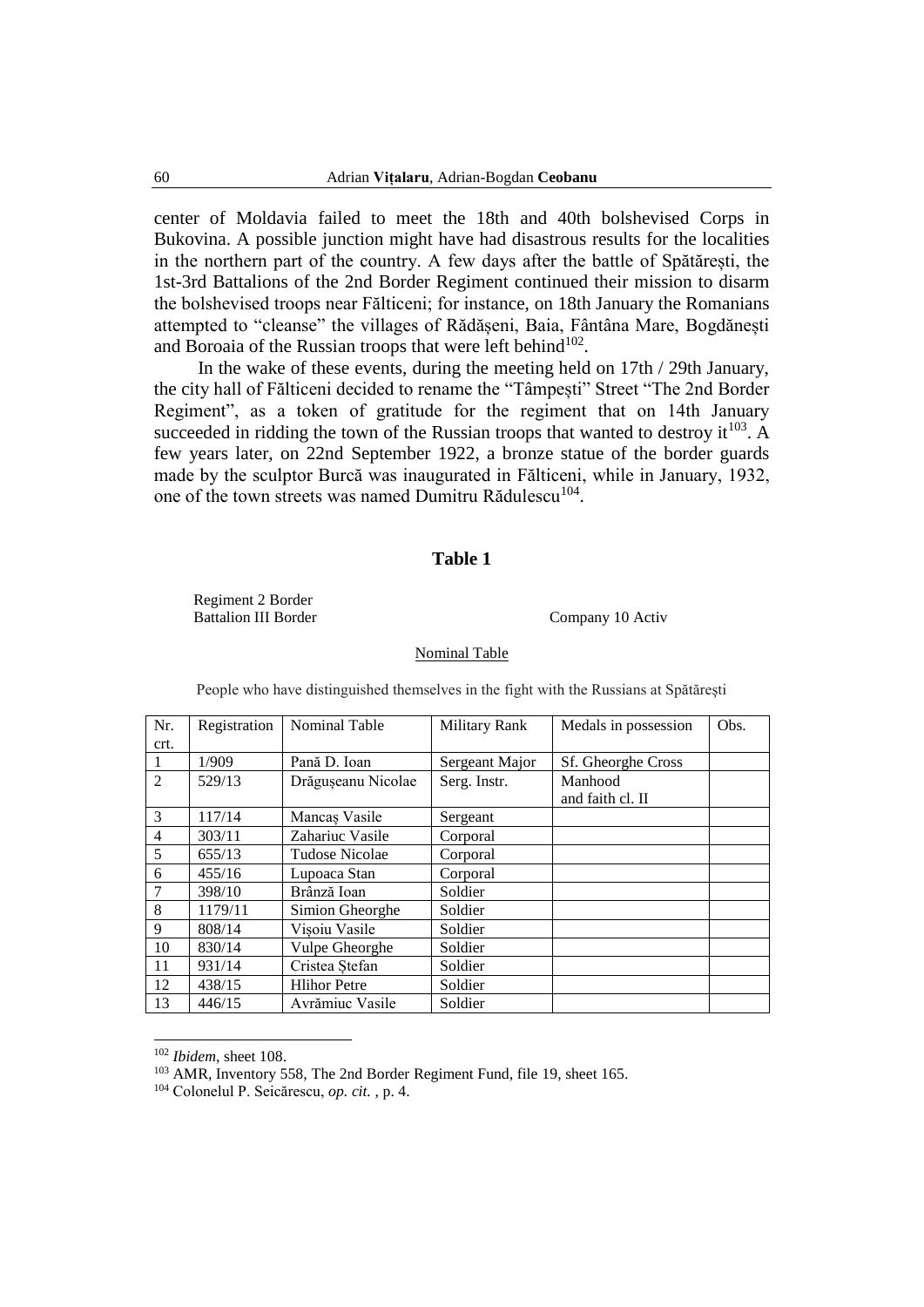| 14 | 554/15  | Mazilu Anton          | Soldier |         |
|----|---------|-----------------------|---------|---------|
| 15 | 1376/15 | Bahagiu Trofin        | Soldier | injured |
| 16 | 569/16  | Iliescu Ilie          | Soldier |         |
| 17 | 599/16  | Contiuc Gheorghe      | Soldier |         |
| 18 | 1284/17 | [Illegible- n.n]      | Soldier |         |
|    |         | Anton                 |         |         |
| 19 | 1344/17 | Mercas Grigore        | Soldier |         |
| 20 | 1416/17 | Marin Marin           | Soldier |         |
| 21 | 1540/17 | Deacu Gheorghe        | Soldier |         |
| 22 | 1570/17 | Matei Nicolae         | Soldier | injured |
| 23 | 112/18  | Tănase Dumitru        | Soldier |         |
| 24 | 123/18  | <b>Busuioc Vasile</b> | Soldier |         |
| 25 | 180/18  | Stoleru Constantin    | Soldier |         |
| 26 | 339/18  | Frigură Dumitru       | Soldier |         |

The Dissolution of the Romanian-Russian Military Alliance: The Battles of Galați, Pașcani, Spătărești (January, 1918) 61

Commander of 10<sup>th</sup> Company Activ Lieutenant [Illegible- n.n]

# **Table 2**

Regiment II Border Company 9 [Illegible- n.n] Activ

### Nominal Table

People who have distinguished themselves in the fight with the Russians at Spătăreşti and proposed for decoration

| Nr.            | Registration and         | Name and Surname    | Military   | Medals and                |
|----------------|--------------------------|---------------------|------------|---------------------------|
| crt.           | contingent               |                     | Rank       | decorations in possession |
| 1              | $\overline{\phantom{a}}$ | Calangiu Constantin | Captain    | Order of the Crown of     |
|                |                          |                     |            | Romania                   |
| $\overline{2}$ | $\overline{\phantom{a}}$ | Bancilă Alexandru   | Lieutenant | Nothing                   |
| 3              |                          | Lupescu Artur       | Sergeant   | Virt. Milit. Cl II        |
| $\overline{4}$ | 1175/1914                | Constantin          | Sergeant   | Nothing                   |
|                |                          | Mihalache           |            |                           |
| 5              | 407/1912                 | Gheorghe Gheorghe   | Sergeant   | Nothing                   |
| 6              | 212/1913                 | Păciucă Dumitru     | Sergeant   | Nothing                   |
| 7              | 225/1914                 | Eftimie Dumitru     | Sergeant   | Nothing                   |
| 8              | /1914                    | Duțu Comșa          | Sergeant   | Nothing                   |
| 9              | 1032/1910                | [Illegible- n.n]    | Sergeant   | Nothing                   |
|                |                          | Constantin          |            |                           |
| 10             | 818/1914                 | Hiuță Marin         | Corporal   | Nothing                   |
| 11             | 534/911                  | Bajenaru Constantin | Corporal   | Nothing                   |
| 12             | 80/915                   | Serafim Ioan        | Corporal   | Nothing                   |
| 13             | 741/915                  | Jugaur Zaharia      | Corporal   | Nothing                   |
| 14             | 343/912                  | [Illegible- n.n]    | Corporal   | Nothing                   |
|                |                          | Gheorghe            |            |                           |
| 15             | 230/1910                 | Nistor Ioan         | Corporal   | Nothing                   |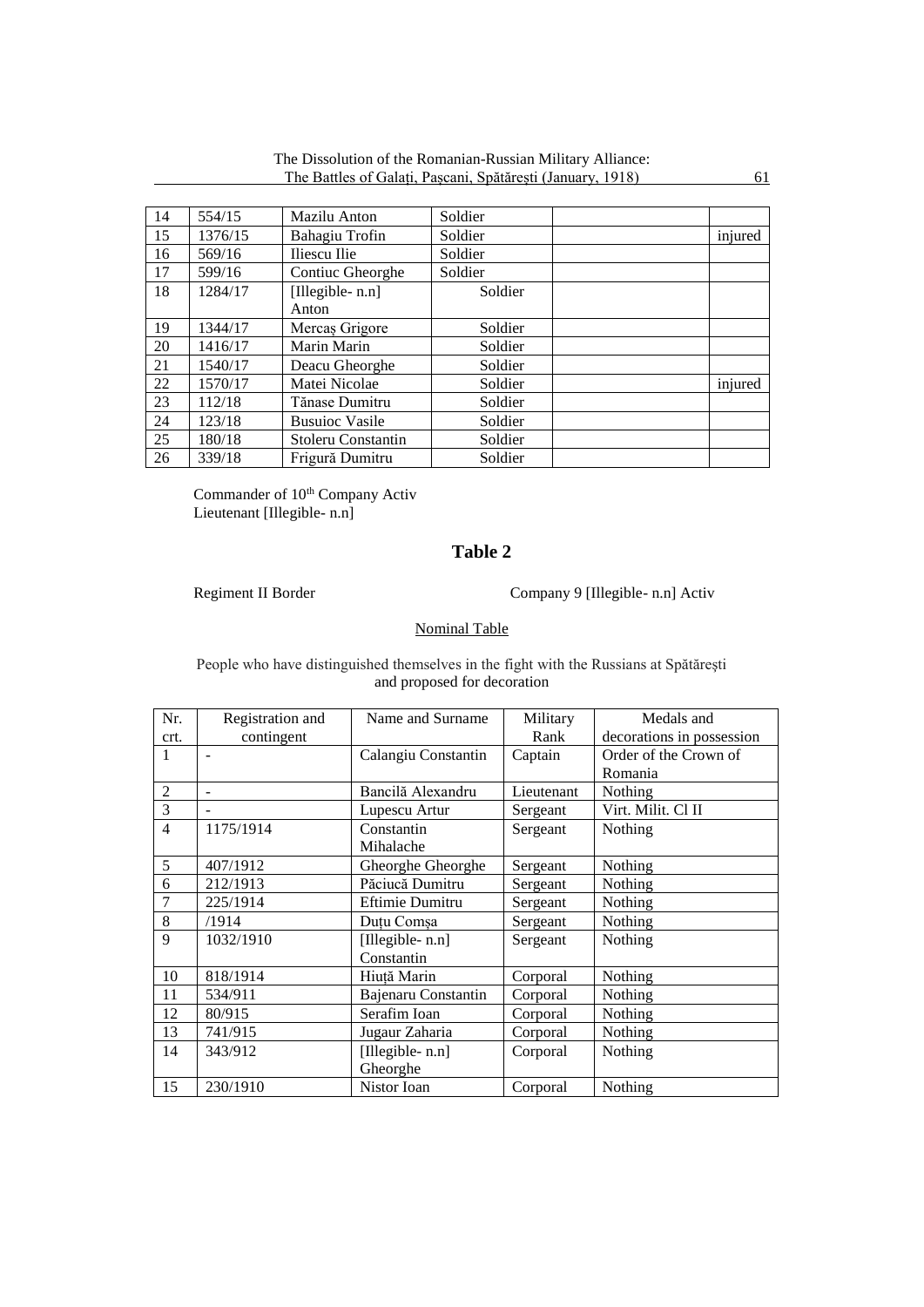| 16 | 225/915   | Zaharia Ioan               | Corporal | Nothing |
|----|-----------|----------------------------|----------|---------|
| 17 | 3/1901    | [Illegible-n.n] Ioan       | Corporal | Nothing |
| 18 | 998/914   | <b>Stanciu Constantin</b>  | Corporal | Nothing |
| 19 | 692/917   | Zahariea Costică           | Soldier  | Nothing |
| 20 | 507/918   | Aghiorghiesei              | Soldier  | Nothing |
|    |           | Costache                   |          |         |
| 21 | 40/1916   | [Illegible- n.n]           | Soldier  | Nothing |
|    |           | Dimitrie                   |          |         |
| 22 | 341/1917  | Harapu Neculaie            | Soldier  | Nothing |
| 23 | 1178/1917 | [Illegible- n.n]           | Soldier  | Nothing |
|    |           | Dimitrie                   |          |         |
| 24 | 114/916   | Velicu Ilie                | Soldier  | Nothing |
| 25 | 452/910   | Avram radu                 | Soldier  | Nothing |
| 26 | 950/1917  | Iacob Lefter               | Soldier  | Nothing |
| 27 | 281/914   | Andronic Ioan              | Soldier  | Nothing |
| 28 | 337/918   | Groapă Constantin          | Soldier  | Nothing |
| 29 | 56/912    | <b>Petrescu Constantin</b> | Soldier  | Nothing |
| 30 | 924/917   | Băiculescu Ilie            | Soldier  | Nothing |
| 31 | 120/910   | Drăghici Marin             | Soldier  | Nothing |
| 32 | 246/916   | Furtună Costache           | Soldier  | Nothing |
| 33 | 1026/917  | Oancea Toader              | Soldier  | Nothing |
| 34 | 1417/917  | Cornea Ioan                | Soldier  | Nothing |
| 35 | 1208/917  | Ciobanu Ioan               | Soldier  | Nothing |

Commander of 9 Company Grăniceri Captain Calangiu

#### **Bibliography**

- Agrigoroaiei, Ion, *Opinie publică şi stare de spirit în vremea Războiului de Întregire şi a Marii Uniri*, The second revised edition, Editura Fundației Academice AXIS, Iași, 2016
- Duca, I.G., Amintiri politice, Colecția "Memorii și mărturii", vol. III, Jon Dumitru-Verlag, München, 1981
- Giuran, Valeriu, *Momente din istoria Batalionului și al regimentului 5 Vânători (1896-1941)*, Editura Mirton, Timișoara, 2010
- Kirițescu, Constantin, *Istoria războiului pentru întregirea României 1916-1919*, vol. 2, Editura Științifică și Enciclopedică, București, 1989
- Oprea, Ion M., *România și Imperiul Rus*, vol. I, *1900-1924*, București, Editura Albatros, 1998
- Stan, Constantin I., *Aliați și adversari. Relațiile româno-ruse 1916-1920*, Editura Paideia,
- București, 2006
- Șurubaru, Mihai, *Aspecte ale istoriei orașului Piatra Neamț în anii Primului Război Mondial (1914-1919)*, Piatra Neamț, Editura "Cetatea Domnească", 2010
- Turtureanu, Constantin, *În vâltoarea războiului (1914-1919). Amintiri*, Tip. "Litera românească", Cernăuti, 1938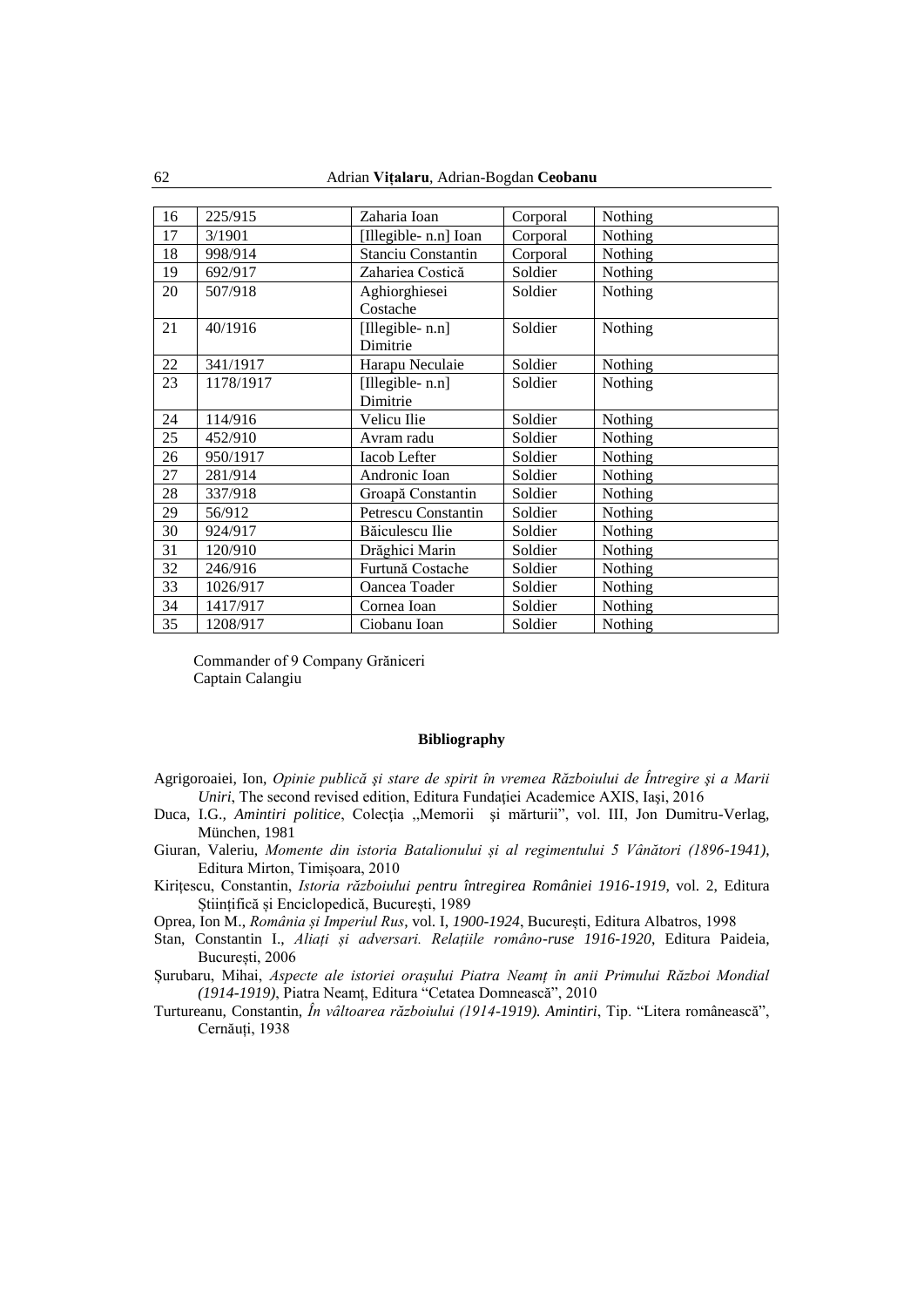## **Appendix**

#### **Document no. 1**

# **Reports on the events of 7th, 8th, 9th and 10th January 1918**

7th January, 10 o'clock.

Colonel Bădescu, commander of the 8th Infantry Brigade, gave me and my company a direct order to leave towards lake Calica at 12 o' clock. Afer 10 km we received the written order, attached here.

Following the given order, we took the route Smârdan-Movila Calica (altitude 61) taking all the necessary safety measures for the march and heading south on the western side of the lake. Once we got to the 3rd Canton of the Romanian Railways Fileşti-Barboşi, the patrol signalled to us the presence of some Russian columns from the 10th Artillery Brigade. After we made contact with them, we realised that they were not one of the bolshevised troops and we continued our advancement, leaving behind a patrol to supervise them. As our patrols were climbing the hill towards the national road Movileni-Galaţi, one of them spotted some Russian infantry units occupying the trenches to the north of this road. With the entire company deployed into shooters, we occupied the hill of Soldan, with lake Calica on our left and no cover on our right.

Meanwhile, (3.30p.m.) our troops were attacked by the Russian patrols, wounding private Dinu Ion. In front of the trenches occupied by the Russians, there were 2 antiaerial cannons and numerous hut holes that the Russian had occupied and where they had installed machine guns facing the valley that separated us. When they wanted to advance towards us, they were stopped by our fire and forced to retreat to their positions. The fire stopped at 7.30 p.m. At 8 o'clock we set up advanced posts to avoid being caught by suprise. At 11 p.m. the sentinnel from the 2nd advanced post came with a Russian horseman who wanted to reach the Russian bolshevised troops, carrying an order whose copy I attach here, translated from Russian. Seeing the content of the order, I let the horseman go.

At 12.30 a.m. the Russian troops opened an intensive artillery fire, which continued until 1 o'clock.

At 10 p.m., I dispatched sublieutenant Nicolescu C[onstan]tin to establish contact with our troops, which were found on the road Smârdan-Fileşti, at km 5, and were part of the 50th Infantry Regiment of the 2nd Battalion. After reporting to the commander of that respective regiment and informing him of our company's situation, he was given a platoon from the 5th/50th Infantry Company to ensure that our company would connect with the troops on our right, informing me that we were under the orders of that Regiment.

8th January 1918, 7.30. The Russian troops reopened the fire. At 9 a horseman informed me that our right would be inforced by a battalion (2nd) from the 50th Infantry Regiment. The Russian troops attempted to advance on the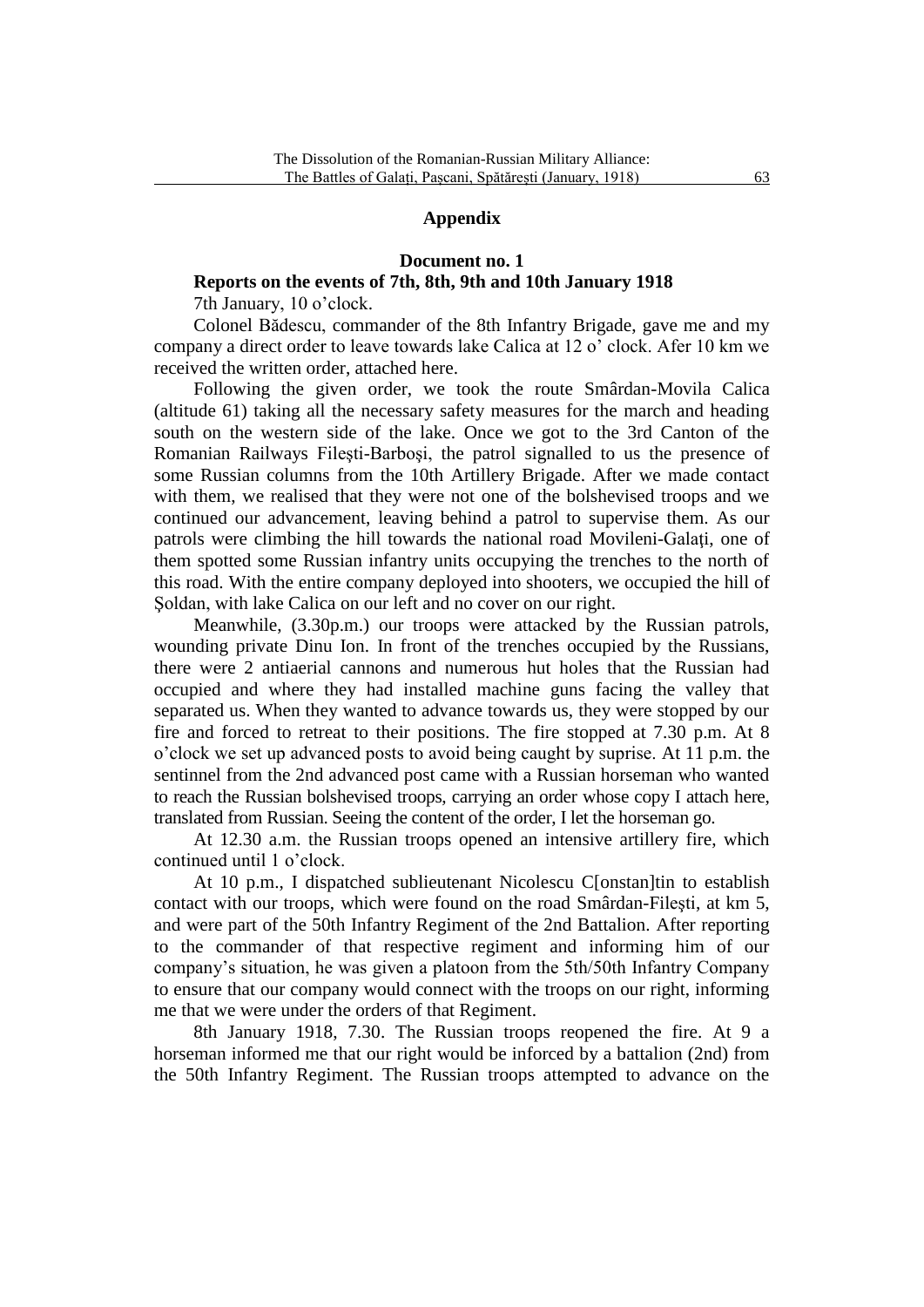valley of lake Calica to make their way towards Fileşti, but we managed to stop them in a fight that cost us one dead sergeant and two injured soldiers. The fight lasted until 7.15 p.m.

9th January, 4 o'clock. A riding emissary from the 50th Infantry Regiment delivered us the verbal order of the 2nd Battalion commander to stop the fire as the Russian troops had agreed to give up their arms.

At 5.30, we sent some patrols in the direction of the Russian troops, only to discover that we had not been informed that the Russian troops had left their positions and the disarmament was to be carried out by the 21st Infantry Regiment of the 9th Company at Barboşi bridge.

At 11 o'clock, when we dispatched sublieutenant Papazissu Emanuel to the command post of the 50th Infantry Regiment under whose command he was, he no longer found anyone there. When the student platoonist Zilberman Hugo established contact with the 21st Infantry Regiment in Barboşi, we received the verbal command to retreat, as order was now fully restored.

At 4 p.m. we left for the village of Fântânele.

Signature [Illegible – n.n.]

(CSPMI-Pitești, fund 2266, The 4th Infantry Division, file 119, sheet 169, both sides).

#### **Document no. 2**

## **Report no. 2837 of 18th January 1918, The 8th Infantry Brigade of the 4th Division**

In response to the order received by phone, and following the investigations we conducted as well as captain Pavtchincie' s interrogations, I respectfully report the following:

1. The Russian troops gathered in Branistea on the morning of  $7<sup>th</sup>$  January, under the command of captain Partianicov.

2. At 7 o'clock, the 33rd, 34th, 35th and 36th Infantry Regiments, the 13th artillery sub-division of the 13th Divison and the 9th Artillery Brigade were in Braniştea. The itinerary they followed was: Braniştea – Traian - Şerbeştii Vechi - Movileni.

3. The first clash with the Russian troops occurred on the Țiglina hill.

4. From the information provided by captain Pavtchincie the following can be inferred: The 35<sup>th</sup> Regiment acted as an avanpost; the 33rd Regiment fought in the north of Movileni between the two ponds and the 36th Regiment acted as a rearguard. Two batteries from the 13th Division were positioned so as to shoot towards Galaţi and the troops on the Țiglina hill; another battery from the 9th Brigade was positioned so as to shoot towards the troops located to the north of Movileni.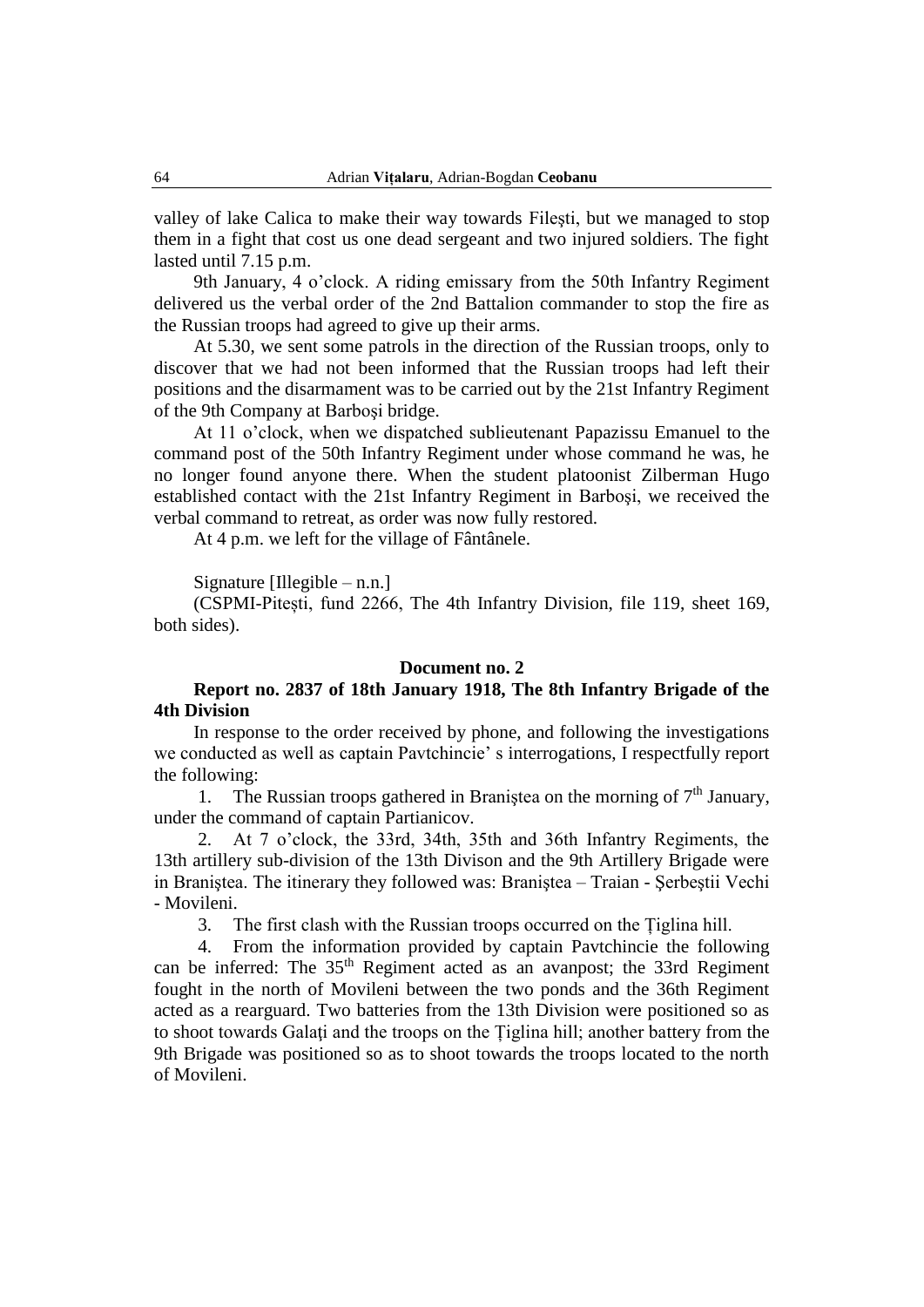5. The Russian units which surrendered to the Germans by crossing the Barboşi bridge are as follows: The 13th subdivision of the 13th Division; the 1st Battery of the 10th Artillery Brigade; 419 soldiers from the 33rd Infantry regiment; 267soldiers from the 35th Infantry Regiment; 70 soldiers from the 36th Regiment. These Regiments crossed with their arsenal: machine guns, weapons, horses, carriages, etc. The following scheme shows the Russian troops' arsenal on 8th January 1918.

6. The position of the other batteries and the units' supplies could not be identified, as the Russian captain Partenicov, commander of the 9th Division, fled to Reni during the battle.

Commander of the 8th Infantry Brigade Bădescu (CSPMI-Pitești, fund 2266, The 4th Infantry Division, file 119, sheet 218)

## **Document No. 3 Report on the operations against the 9th Russian Division**

7th January 1918

At 9.30 the troops of the 9th Russian division gathered quickly in Braniştea, on the national road, and by 10 o'clock, the Division was already on their march to Şendreni.

When summoned by our posts, the Russians responded by opening fire.

Our troops, positioned as outlined in scheme no. 1, received immediate orders to stop the Russians: the company from Şendreni was ordered to delay the march of the Russian column, the troops from Galaţi were ordered to meet the Russian troops between the Calica Pond and the Danube, while the companies from Fântânele, Vânători, Smârdan and Tuluceşti were ordered to gravitate towards the south in an attempt to encircle the Russian troops.

The reserve of the Division from Pechea, comprising 2 battalions from the 50th Infantry Regiment, 2 squadrons and 2 batteries, was dispatched to Fântânele. The company from Şendreni, enforced with the ones from Braniştea, blocked the advancement of the Russian troops, halting them until 2 p.m.

The Russians initiated the attack, but were surprised by the fire of our machine guns, while a second attack, much stronger than the first, was successful in deafeating the companies from Şendreni, thus opening their way to Movileni and Barboşi.

At that moment, the position of the Romanian troops was as outlined in scheme no. 2 (stage I). Once the vanguard of the Russian column reached Movileni, they were summoned to give up their arms. Instead, they set up 18 cannons and bombarded Galaţi and our troops. Meanwhile, the Infantry which reached Barboşi was met with fire by the Romanian troops on the hill of Țiglina,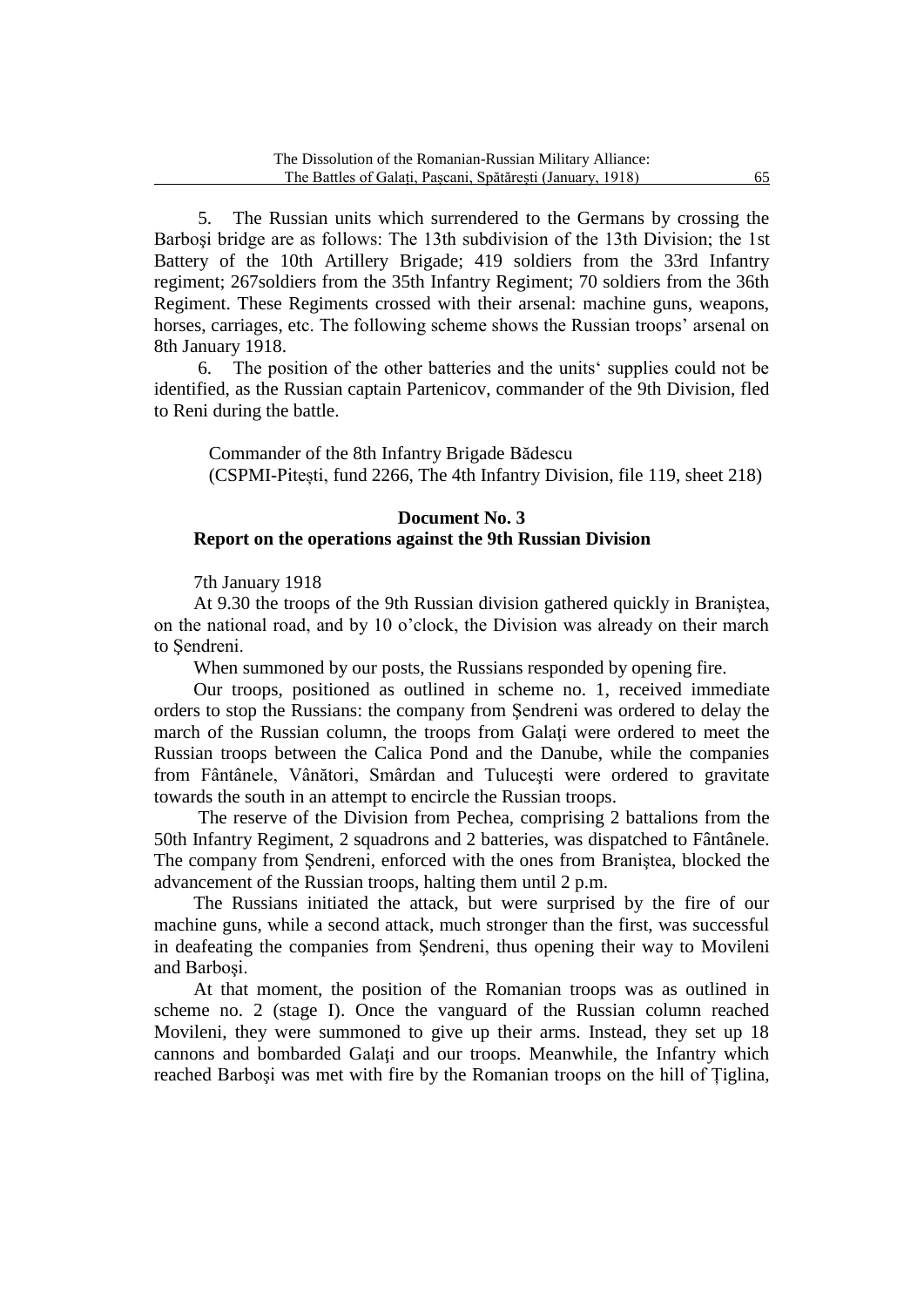the Navy batteries and the battery of the 2nd Infantry Regiment, which caused considerable losses among the Russian columns.

At 6 p.m. the units deployed from the Division reserve arrived in Fântânele, some of which being directed to the centre of the northern sector, while the others to Smârdan where they surrounded and disarmed the Russian troops stationed here, which had provoked them.

At 7 p.m., the Russians, after an intense training with the entire field and heavy artillery at their disposal, attacked the eastern side of our position, but were repelled, suffering significant losses.

At 8 p.m. both sides ceased the action, with our troops organising and completing the encirclement.

The day of 8th January 1918

At 12.30 a.m., the Russian infantry and artillery started the action, but it lasted only about 30 minutes.

At 8.30 the action wase resumed with artillery bombardment and intense machine gun fire. Our troops launche the attack at 10.15 and, although opposed with a violent artillery blockade and a lot of machine guns, managed to advance up to a few hundred meters away from the enemy infantry.

At 11.00, a detachment made up of 2 companies with many machine guns attempted to push back our left flank under the bank of the Danube, action which proved unseccessful due to the help of our gunboats positioned on the Danube.

At 12 p.m. started the bombardment of the Russian artillery, conducted with great precision and method, which continued until 7.30 p.m.; starting with 3 p.m., the Russians also used blockades with long distance machine gun batteries.

All this time, our infantry advanced slowly but surely under a hurricane of fire, on an open field, stopping at 3 p.m, after gaining 1 km to the centre and the west (stage 2 on the scheme), while in the east, they managed to repel the enemy in a bayonnet attack, making them retreat chaotically to their canton and causing them significant losses. A company dispatched to Fileşti in order to surveil the 34th Russian Infantry which was stirring up trouble, was met with fire. The company watched them closely, preventing them from taking part in the action.

At 5 p.m. a small plane flew over Movileni.

The data collected by the plane – transmitted to the Division and then immediately to the troops – revealed the position of the Russian troops reserve, approximately 2,500 people, who were massed between the station and the bridge of Barboși.

Meanwhile, a Kazakh squadron coming from Reni, attacked and disarmed the border guards platoon at the mouth of the Prut, while the heavy batteries on the left bank of the Prut bombarded Galați and the navy batteries on the hill of Țiglina.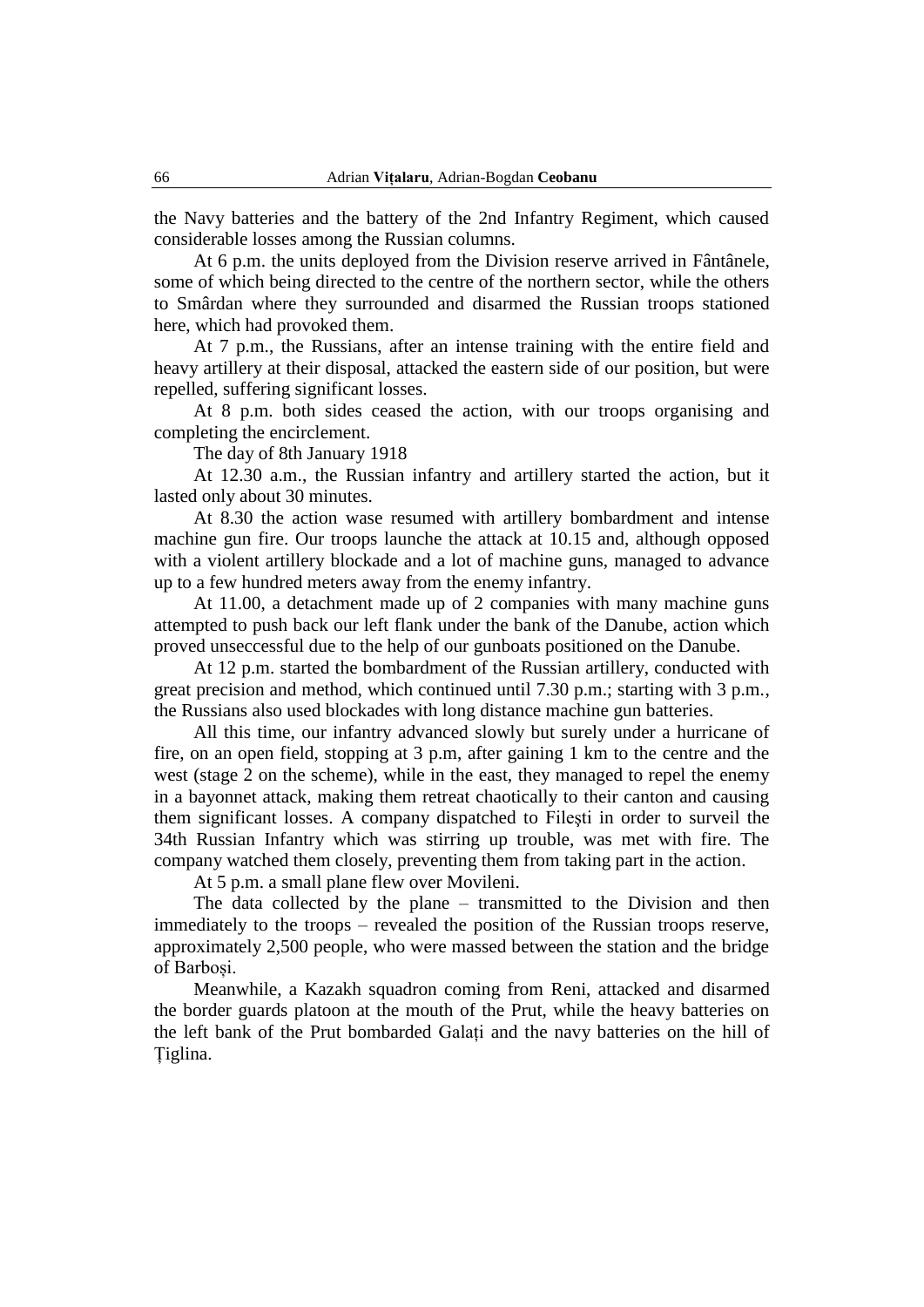Following the report that two regiments of the 10th Russian Division joined the 9th Division and the rumours that the Russian troops were advancing from Reni to Galați, it was decided that:

a ) The 1st Battalion of the 6th R[egiment] must travel from Slobozia-Conachi to Filești in requisitioned carriages.

b ) The 150 m/m Subdivision from Tecuci is ordered to deploy to Filești passing through Cudalbi and Pechea.

c ) The 1st Army is asked to deploy an infantry regiment from the 13h Division that would protect the sector left unprotected as a result of the movement of the troops concentrated near Galați.

Indeed, at 6 p.m, three Russian companies, accompanied by their artillery, entered the country via Reni, planning to reach Galați, but were repelled by the company left to guard the town. An armed boat advanced on the Danube and fired at the docks and the gunboats but to no avail.

At 6.30 p.m., a squadron of 3 planes launched bombs on the Russian troops in Barboși.

During the night, taking advantage of the dark, the Russian troops massed near Barboși bridge started their retreat on the right side of the Siret river, planning to surrender to the Germans. This plan was hindered by the Romanian troops by occupying the brigde.

This is when the word is out that the 9th Division requested help from Reni via T.F.F., stating that unless it came, they would be forced to cross into the German flanks, and that their troops had been led by German officers into action.

A group of officers from the 9th artillery Brigade surrendered to the troops on the hill of Țiglina, stating that 18 batteries had taken part in action.

At 9 p.m. captain Pafcinsky, commander-in-chief of the 9th Division, presented himself as an emissary, declaring that the his troops had accepted to be disarmed, provided they were left alive and granted safe passage to Russia.

The day of 9th January 1918.

During the night of 8th-9th nothing happened. At 10.30 the action to disarm the Russian troops started, after which they were concentrated in Vânătoti, Costi, Smârdan and Fântânele.

| LOSSES   |                          |      |                          |
|----------|--------------------------|------|--------------------------|
|          | Injured                  | Dead | Missing                  |
| Officers | -                        |      | $\overline{\phantom{a}}$ |
| Troop    | ου                       |      | -                        |
| Horsed   | $\overline{\phantom{a}}$ |      | $\overline{\phantom{a}}$ |

 $L$ 

The enemy losses are not known exactly, but they were much higher, and the wounded are said to have been evacuated towards Brăila, and 150 towards Galați; 150 were buried on the field.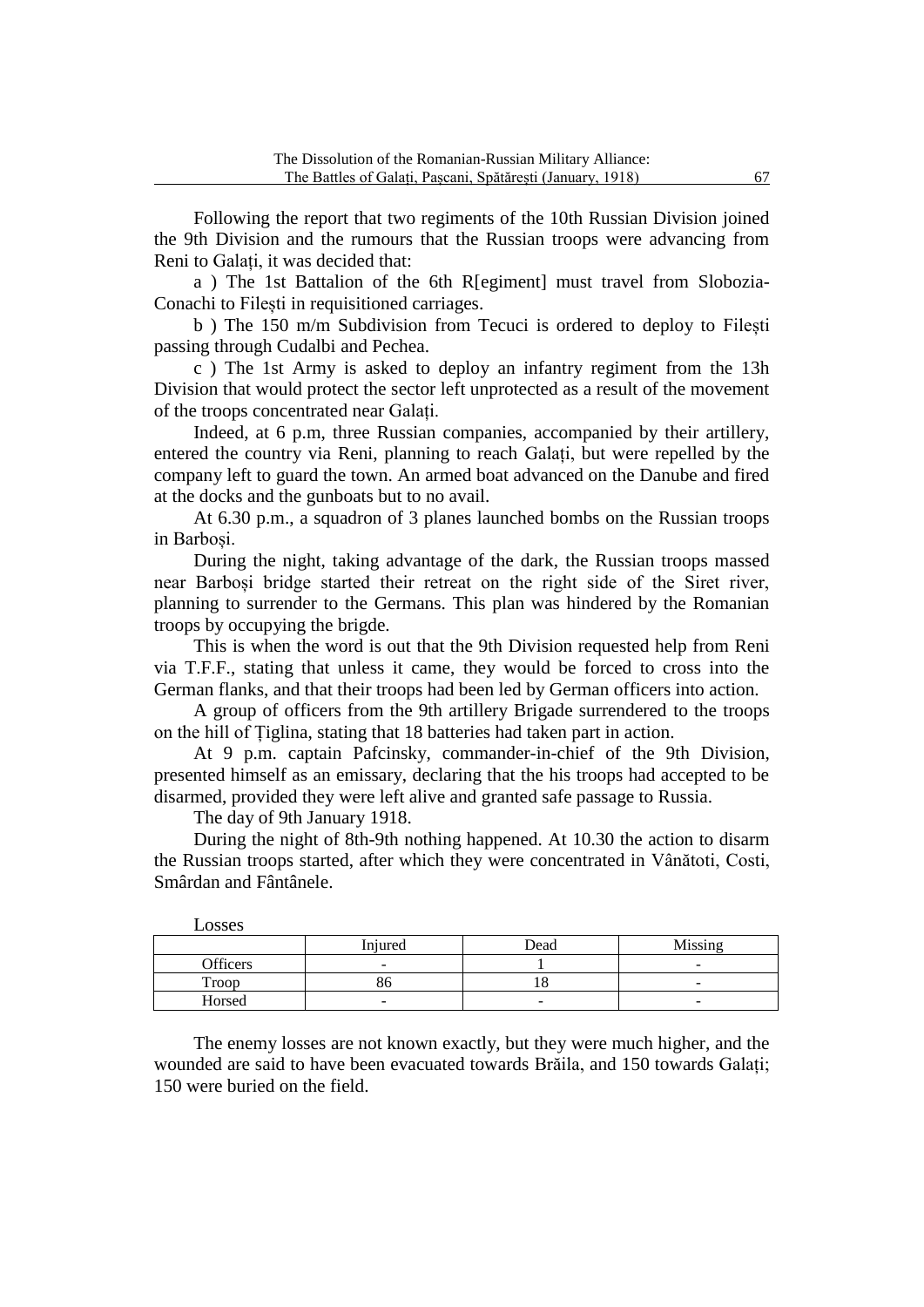Captures

Up until now:

a) 1154 men from the 33rd, 34th, 35th, 36th infantry Regiments as well as 28 officers were disarmed.

b) 2 120 mortars, 42 filed cannons, 263 horses, 586 weapons, 12 machine guns, 4 mine throwers were inventoried.

Commander of the 4th Division, General Ioan Ghinescu Commander-in-chief, Lt. Colonel [illegible – n.n] (CSPMI-Pitești, fund 2266, The 4th Infantry Division, file 119, sheet 185-186)

## **Document no. 4**

## **Copy after the Corps Chronicle from 1st August 1914 to 15th August 1916 and after the Operations Log from 15th August 1916 to 1st July 1918 and from 1st July 1918 until 1st April 1921: The "Suceava" Regiment, No. 16.**

Sheet 74. 13th January

The situation of the troops until 11 o'clock is as follows. The 1st Battalion, with the exception of the 1st Company, and the 2nd Battalion occupied Miroslovești with posts in Soci and Motzca. The 3rd Battalion, except the 11th Company - based in Bratești, with avantposts in Gâștești-Sodomeni-Pașcani. Their task was to stop any Russian troop attempting to cross to Pașcani. The 2nd Company was stationed in Tupilești-Barticești. At 11 o'clock the 2nd Battalion was dispatched to Soci to prevent 2 companies coming from Cristești from entering the village. Once in Soci, Major Butnaru C., Commander of the 2nd Battalion, found a group of Russian soldiers and summoned them to give up their arms before allowing them to continue their journey. While trying to persuade the Russians to do so, they cowardly shot him, injuring him severely. The 7th Company, already dispatched on the premises, after being fired at from inside the village, opened fire as well and launched their attack. The action started at 12.45 and at 1 p.m. the Russian artillery opened fire onto our front. At 1.05 our artillery responded with fire directed at the enemy troops located to the S.E. of the village of Soci, creating complete havoc among them and making them run into the forest to the N.W. of the village. The Russian Artillery, chased with open fire by our artillery, ceased their fire and escaped towards Boureni. After an unsuccessful attempt to join the battery on the national road Roman-Cristești, they were chased again and forced to retreat towards Cristești.

[…]

Sheet 73. Carriages, horses and a truck were captured and returned to the Brigade with  $[i]$ legible – n.n separate

Sheet 74. 15th January 1918